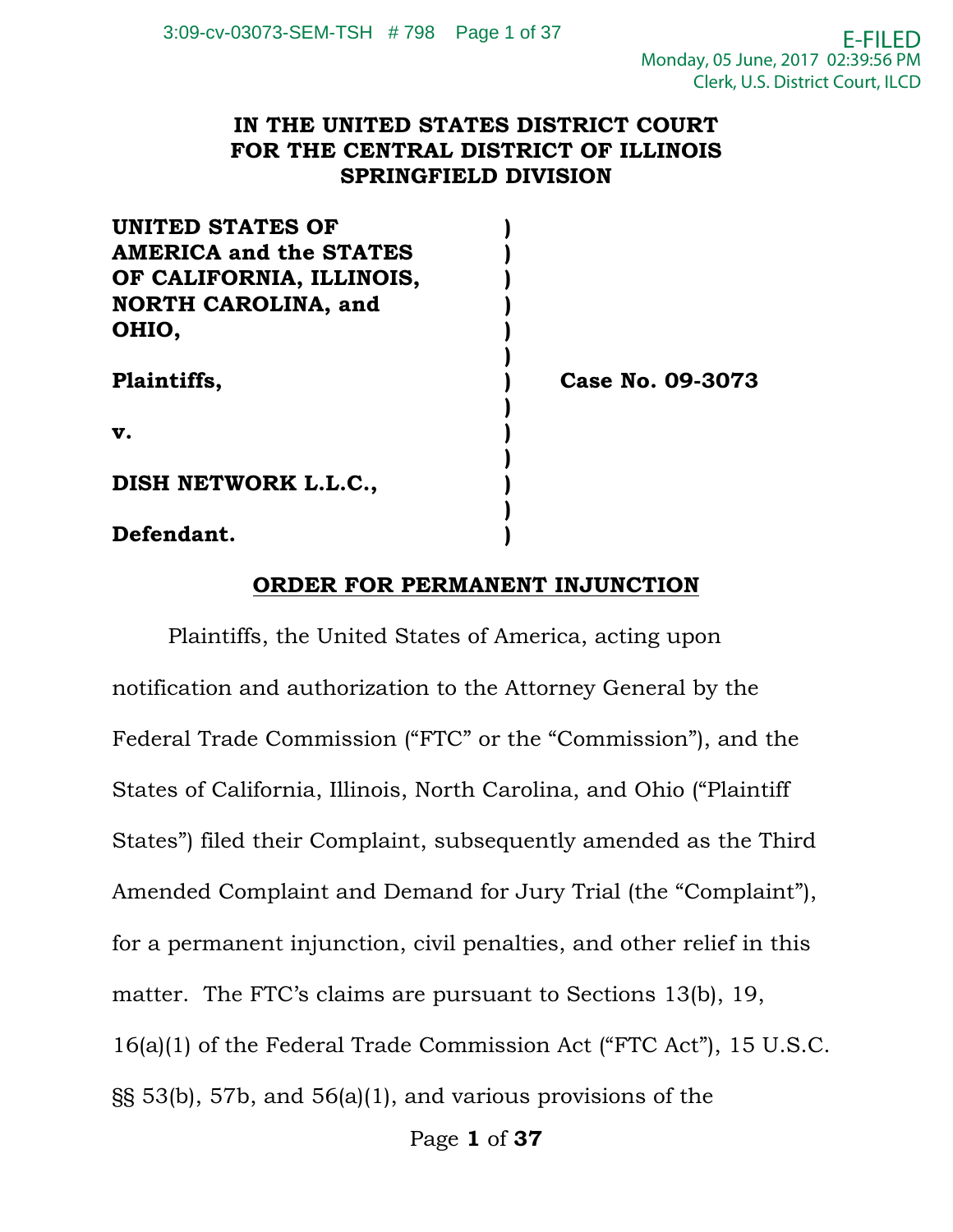Telemarketing Sales Rule, 16 C.F.R. Part 310. The Plaintiff States' claims are pursuant to the Telephone Consumer Protection Act ("TCPA"), 47 U.S.C. § 227, California Business & Professions Code §§ 17592 and 17200, Illinois Automatic Telephone Dialers Act 815 ILCS 305/1 *et seq.*, North Carolina General Statutes §§ 75-101, 75- 102 and 75-104, and Ohio Consumer Sales Practices Act, Revised Code § 1345.01 *et seq.*

The Court granted Plaintiffs' motion for summary judgment in part on December 11, 2014 (Opinion 445), finding *inter alia,* that Defendant Dish Network, L.L.C. ("Dish," or Dish Network"), was liable for committing violations of the Telephone Sales Rule and FTC Act as alleged by the United States, and reconsidered and vacated parts of Opinion 445 in Opinion 478; the rulings in Opinions 445 and 478 incorporated by reference herein. The Court tried the Plaintiffs' remaining claims, including claims for civil penalties and damages and injunctive relief during a bench trial that was conducted January 19 through February 17, 2016, October 25 through 27, 2016, and November 2, 2016, and has issued its Findings of Fact and Conclusions of Law on the same date as this Injunction Order. Pursuant to the Findings of Fact and

Page **2** of **37**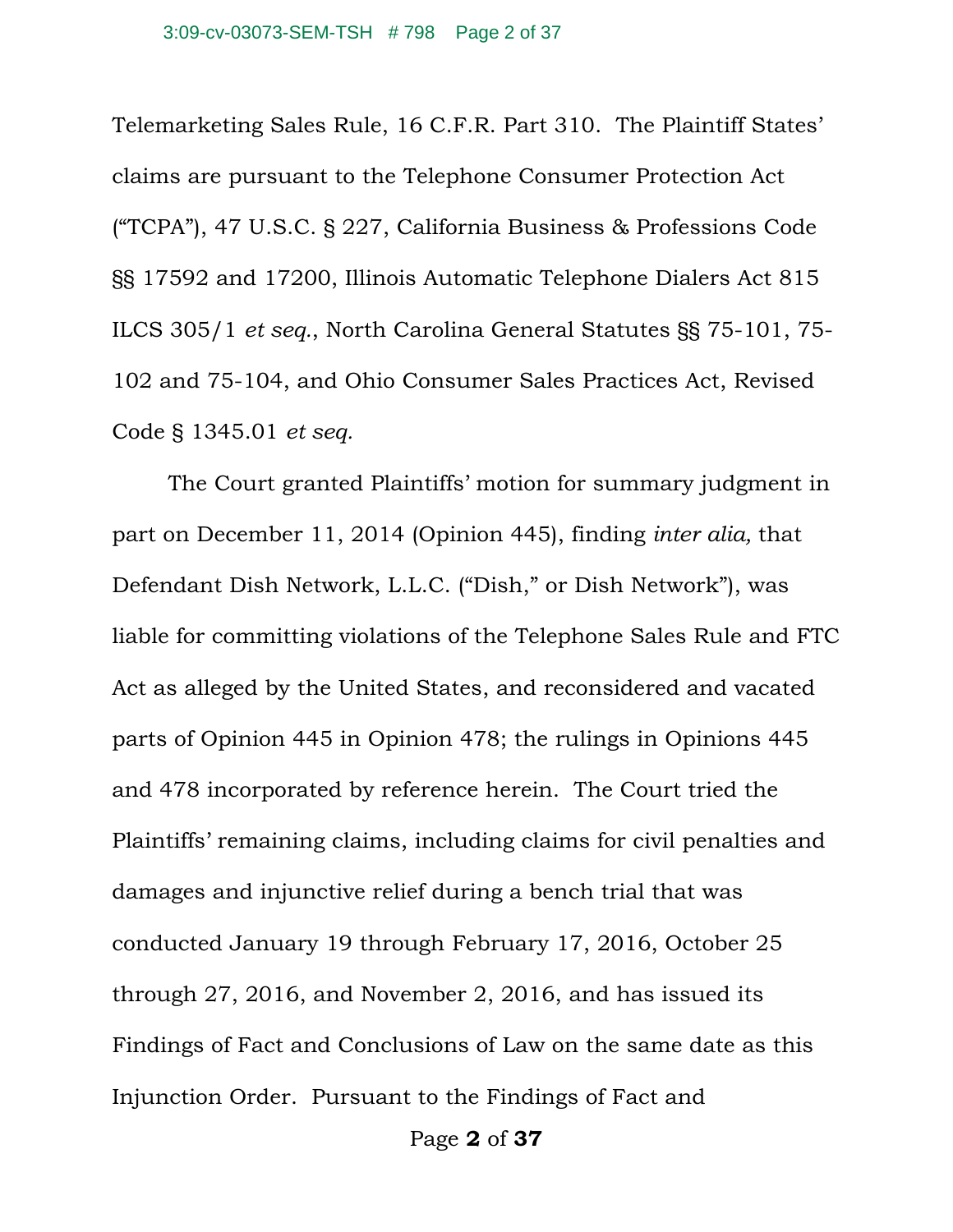Conclusions of Law, the Court hereby enters this Order for Permanent Injunction ("Injunction Order").

**THEREFORE,** it is **ORDERED** as follows:

#### **FINDINGS**

1. This Court has jurisdiction over this matter.

2. The Complaint charges that Defendant Dish participated in acts or practices in violation of Section 5 of the FTC Act, 15 U.S.C. § 45, the Telemarketing Sales Rule, the TCPA, and various state laws by making telemarketing calls to persons with telephone numbers on the National Do Not Call Registry, making telemarketing calls to persons who previously stated that they did not wish to receive telemarketing calls on behalf of Defendant Dish, abandoning calls, using automated voice telemarketing ("prerecorded telemarketing calls"), and assisting others in these violations.

3. Entry of this Injunction Order is in the public interest.

#### **DEFINITIONS**

For the purpose of this Injunction Order, the following definitions shall apply:

1. "Activation" means a completed sale of Dish Network goods or services to a new customer.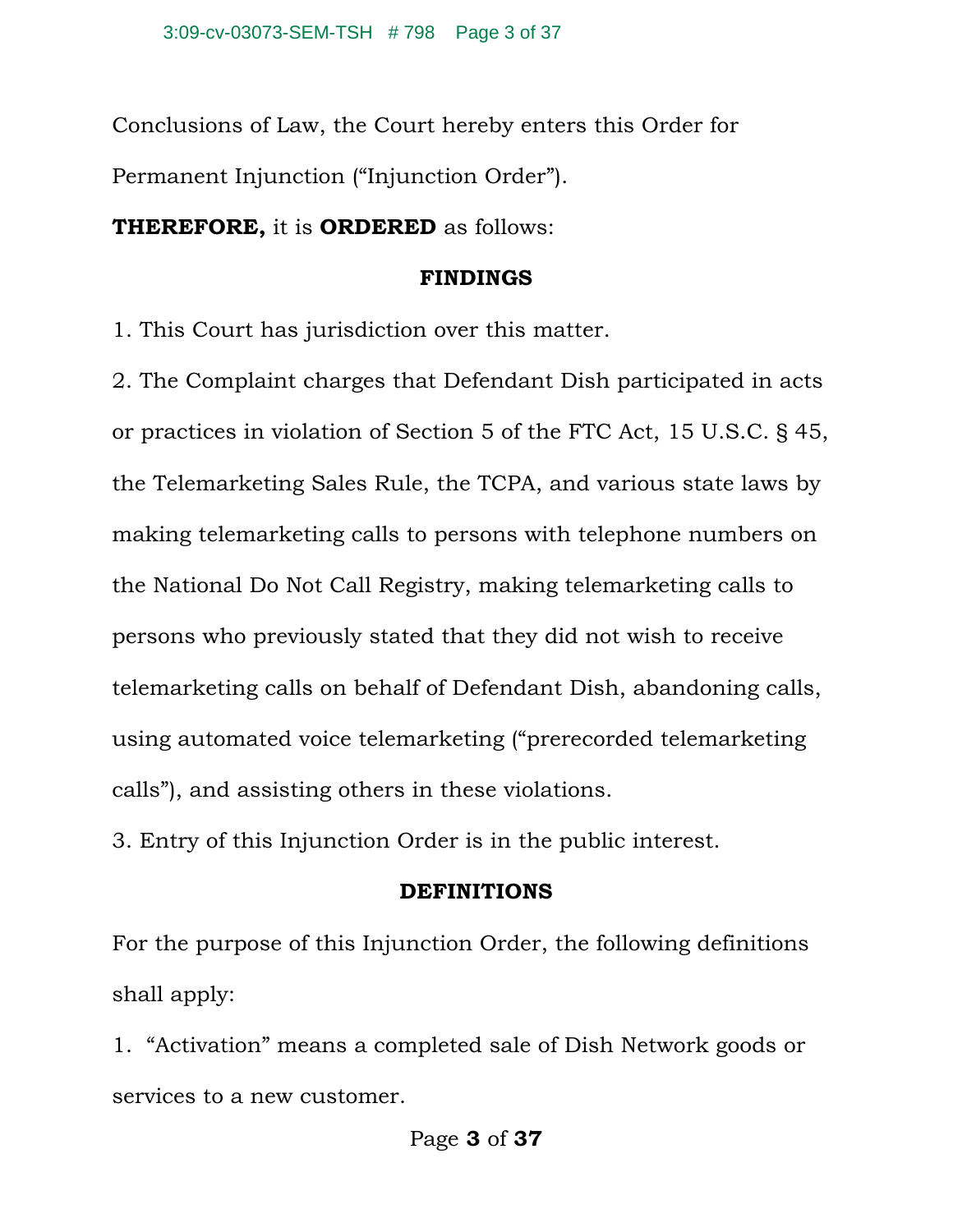2. "Authorized Telemarketer" means a person who has received express, written authorization from Dish Network to use telemarketing to market Dish Network goods or services except for National Accounts. The term Authorized Telemarketer also includes any employee, agent, assign, independent contractor, or any other person hired, retained or used by an Authorized Telemarketer to engage in, or provide any assistance in, telemarketing.

3. The term "Automatic Telephone Dialing System" means equipment which has the capacity—

(A) to store or produce telephone numbers to be called, using a random or sequential number generator; and

(B) to dial such numbers.

This definition is derived from TCPA, 47 U.S.C. § 227(a)(1), and shall be interpreted consistently with that statutory definition. 4. "Customer" means any person who is or may be required to pay for goods or services.

5. "Defendant," "Dish Network," or "Dish" means Dish Network L.L.C., its subsidiaries, successors, officers, agents, servants, employees, and attorneys.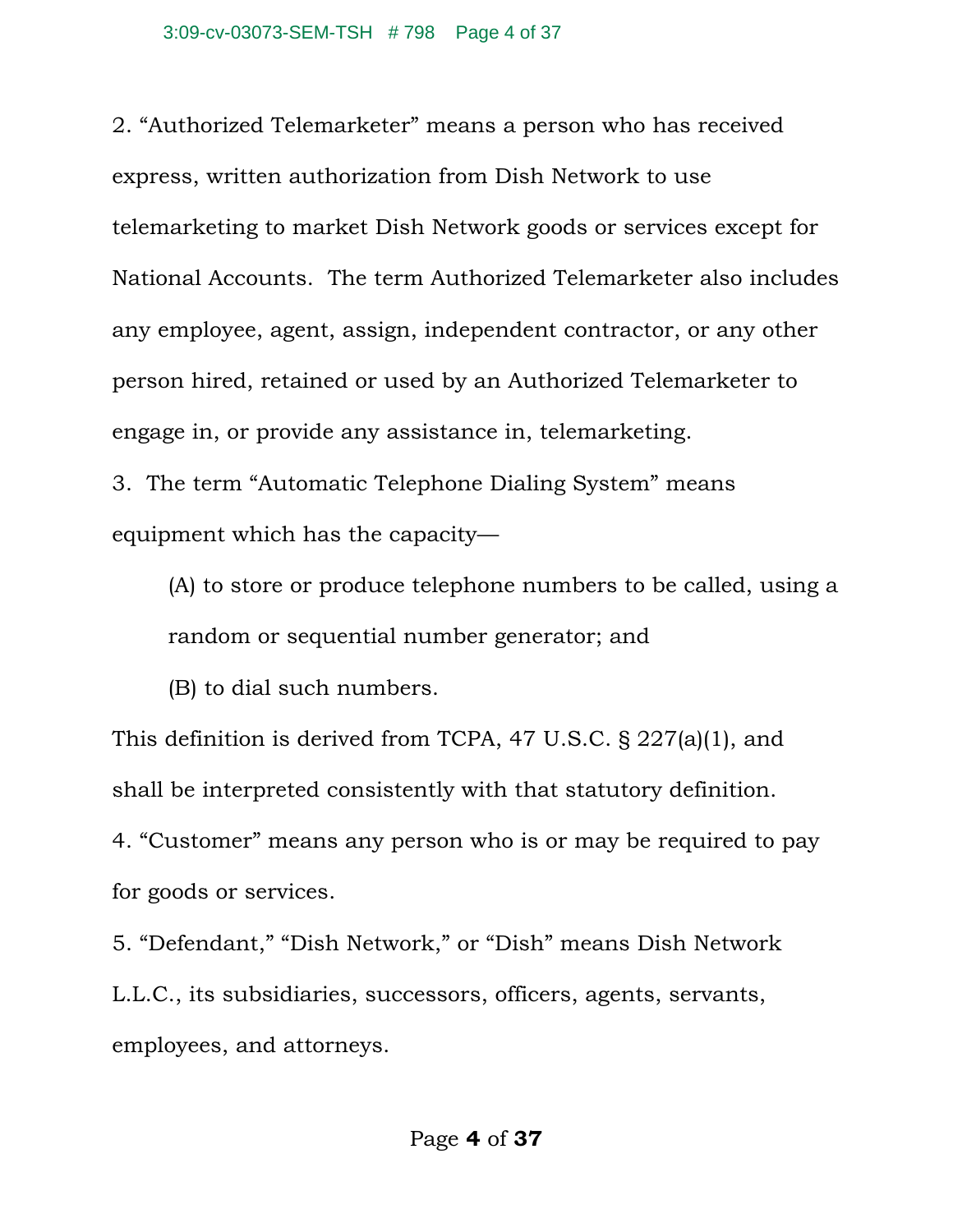6. "Dish Network goods or services" means satellite television programming and all other goods or services marketed by Dish now or in the future while this Injunction Order remains in effect.

7. "Effective Date" means the date of entry of this Injunction Order; provided however, that if this Injunction Order is subject to a stay pending appeal, the term "Effective Date" shall mean that date that such stay pending appeal is lifted.

8. "Established business relationship" or "EBR" means a relationship between the seller and a person based on: (a) the person's purchase, rental, or lease of the seller's goods or services or a financial transaction between the person and seller, within the eighteen (18) months immediately preceding the date of the telemarketing call; or (b) the person's inquiry or application regarding a product or service offered by the seller, within the three months immediately preceding date of a telemarketing call. 9. "Internal Do Not Call List" means a list or compilation pursuant to 16 C.F.R. § 310.4(b)(1)(iii)(A) containing telephone numbers of persons who have stated to Dish, an Authorized Telemarketer, or a Retailer that they do not wish to receive telemarketing calls for Dish Network goods or services.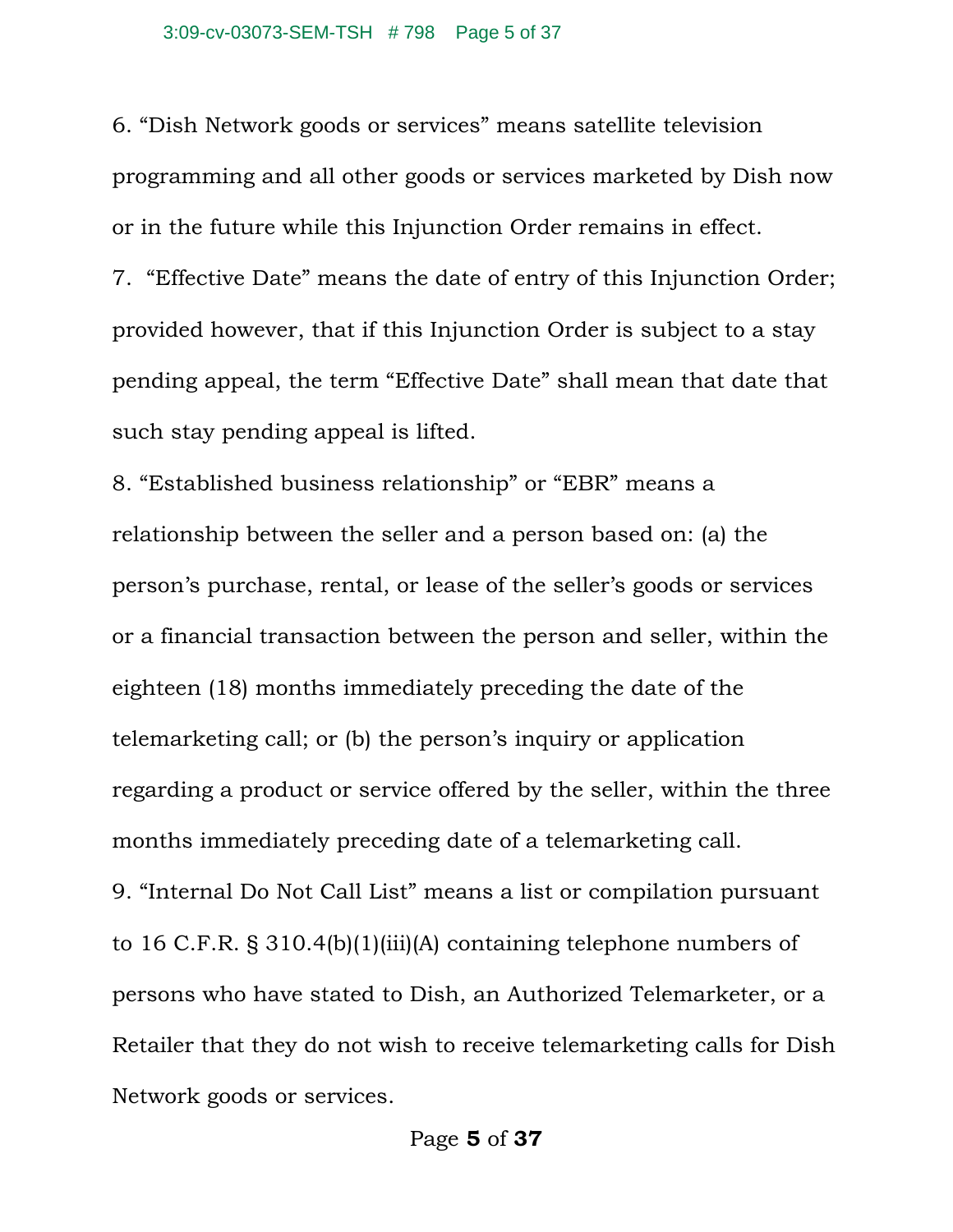10. "National Accounts" means a person who markets Dish Network goods or services and who operates ten (10) or more retail stores in ten (10) or more different states, which stores also market goods or services other than Dish Network goods or services to customers in person in the stores.

11. "National Do Not Call Registry" means the National Do Not Call Registry maintained by the FTC pursuant to 16 C.F.R. §  $310.4(b)(1)(iii)(B)$ .

12. "Outbound telemarketing call" means a telephone call initiated by a telemarketer to induce the purchase of goods or services or to solicit a charitable contribution.

13. "Person" means any individual, group, unincorporated association, limited or general partnership, corporation, or other business entity.

14. "Plaintiff States" means the States of California, Illinois, Ohio, and North Carolina.

15. "Plaintiffs" means the FTC and the Plaintiff States.

16. "Prerecorded telemarketing call" means an outbound telemarketing call that uses an artificial or prerecorded voice to deliver a message without the prior express written consent of the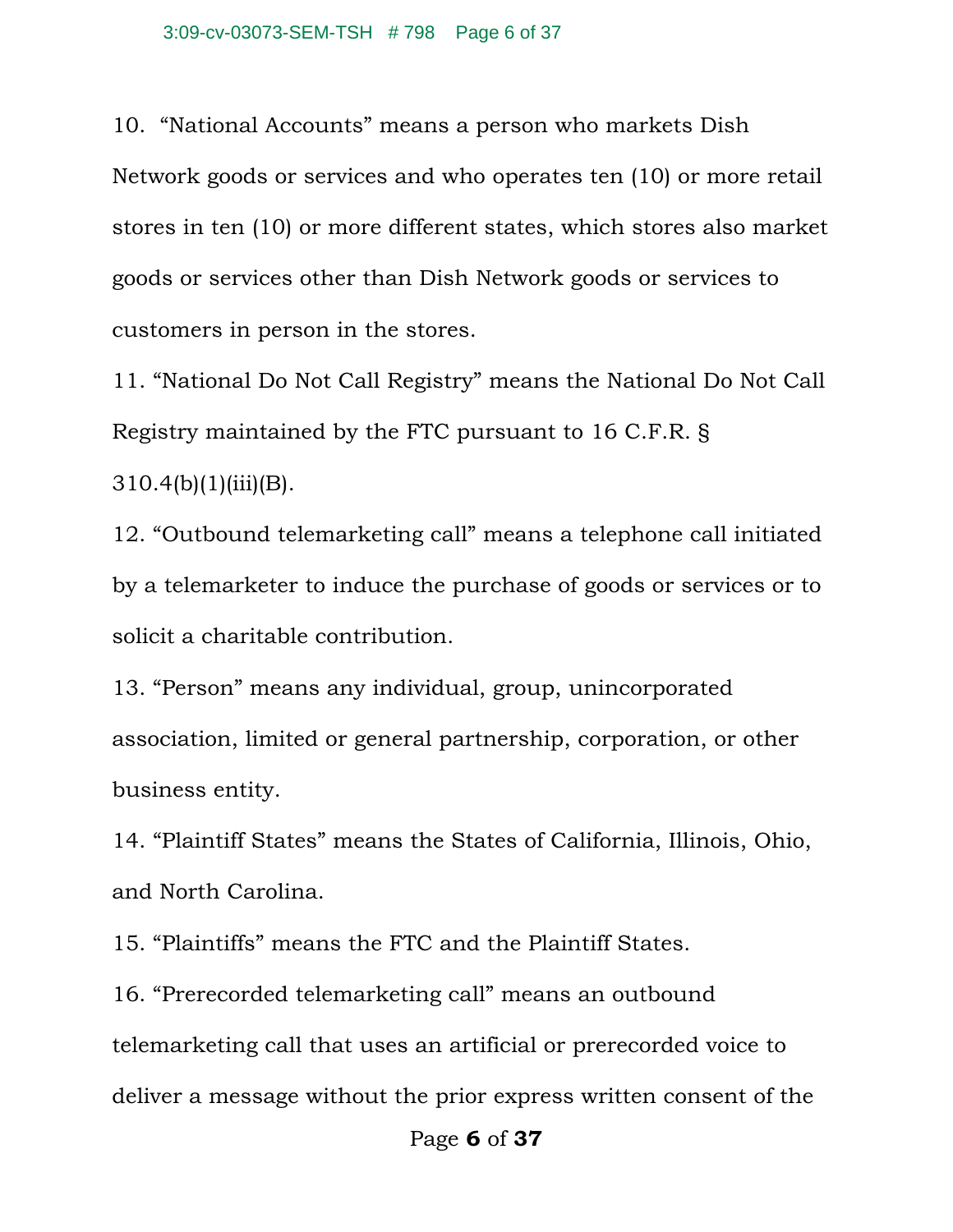called party, except for a prerecorded message authorized by 16 C.F.R. § 310.4(b)(1)(v) or (b)(4)(iii) and 47 C.F.R. § 64.1200(b). 17. "Primary Retailer" means every Authorized Telemarketer or Retailer that, during the calendar year 2016, or any subsequent calendar year while this Injunction Order is in effect:

a. used directly or indirectly, or through a third party, an Automatic Telephone Dialing System in connection with telemarketing Dish Network goods or service; or

b. secured 600 activations of Dish Network goods or service. "Primary Retailer" also includes any employee, agent, assign, vendor, service provider, independent contractor, or any other person or third-party affiliate contracted with, hired, retained, or used by a Primary Retailer to engage in, or provide any assistance in, marketing Dish Network goods or services.

18. "Relevant State Statutes" means California Business & Professions Code §§ 17592 and 17200, North Carolina General Statutes §§ 75-101, 75-102 and 75-104, and Ohio Consumer Sales Practices Act, Ohio Revised Code §§ 1345.01-1345.03.

19. "Retailer" means any person who markets Dish Network goods or services, solicits orders for Dish Network goods or services, or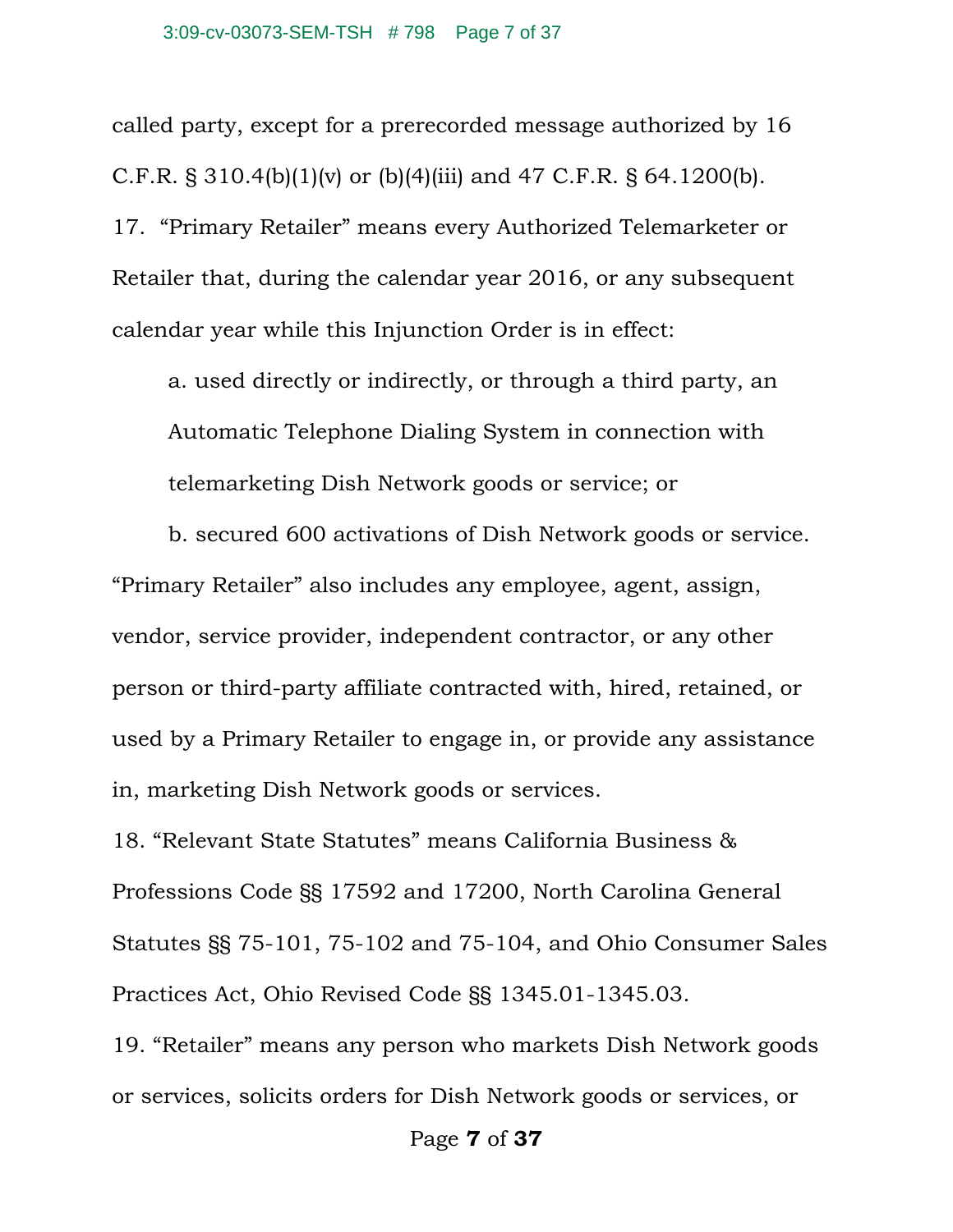offers Dish Network goods or services except for National Accounts. "Retailer" also includes any employee, agent, assign, vendor, service provider, independent contractor, or any other person or third-party affiliate contracted with, hired, retained, or used by a Retailer to engage in, or provide any assistance in, marketing Dish Network. 20. "Safe Harbor Provisions" means the Telephone Sales Rule safe harbor provision 16 C.F.R. §§ 310.4(b)(3) and (b)(4) and the TCPA safe harbor provision 47 C.F.R. §§ 64.1200(c)(2)(i).

21. "Seller" means:

a. any person who, in connection with a telemarketing transaction, provides, offers to provide, or arranges for others to provide goods or services to the customer in exchange for consideration, whether or not such person is under the jurisdiction of the FTC, or

b. any person or entity on whose behalf a telephone call or message is initiated for the purpose of encouraging the purchase or rental of, or investment in, property, goods, or services, which is transmitted to any person.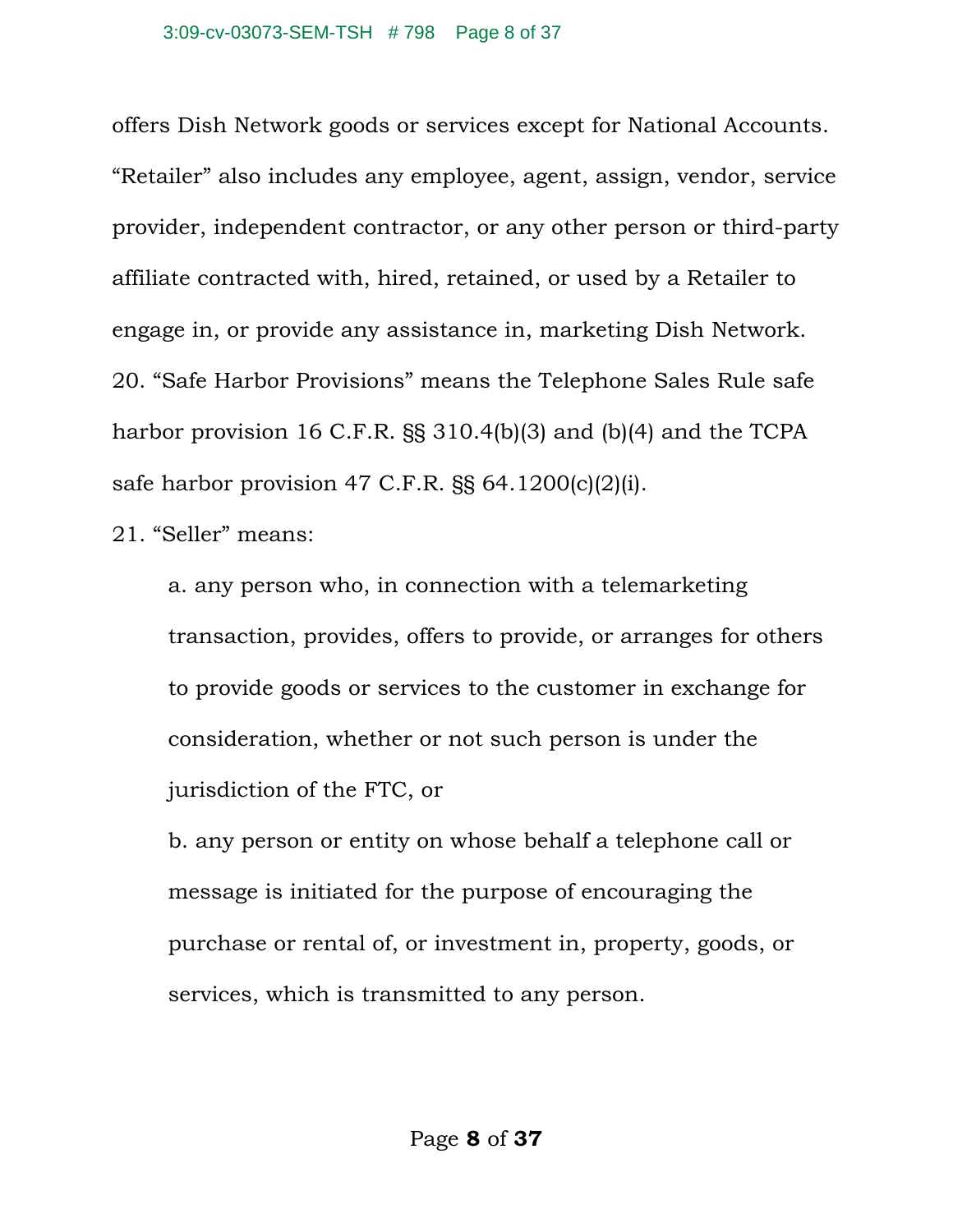#### 3:09-cv-03073-SEM-TSH # 798 Page 9 of 37

22. "Signature" shall include an electronic or digital form of signature, to the extent that such form of signature is recognized as a valid signature under applicable federal law or state contract law. 23. "Telemarketer" means:

a. any person who, in connection with telemarketing, initiates or receives telephone calls to or from a customer or donor, or b. any person or entity that initiates a telephone call or message for the purpose of encouraging the purchase or rental of, or investment in, property, goods, or services, which is transmitted to any person.

24. "Telemarketing" means a plan, program, or campaign which is conducted to induce the purchase of goods or services or a charitable contribution, by use of one or more telephones and which involves more than one interstate telephone call. The term does not include the solicitation of sales through the mailing of a catalog which: contains a written description or illustration of the goods or services offered for sale; includes the business address of the seller; includes multiple pages of written material or illustrations; and has been issued not less frequently than once a year, when the person making the solicitation does not solicit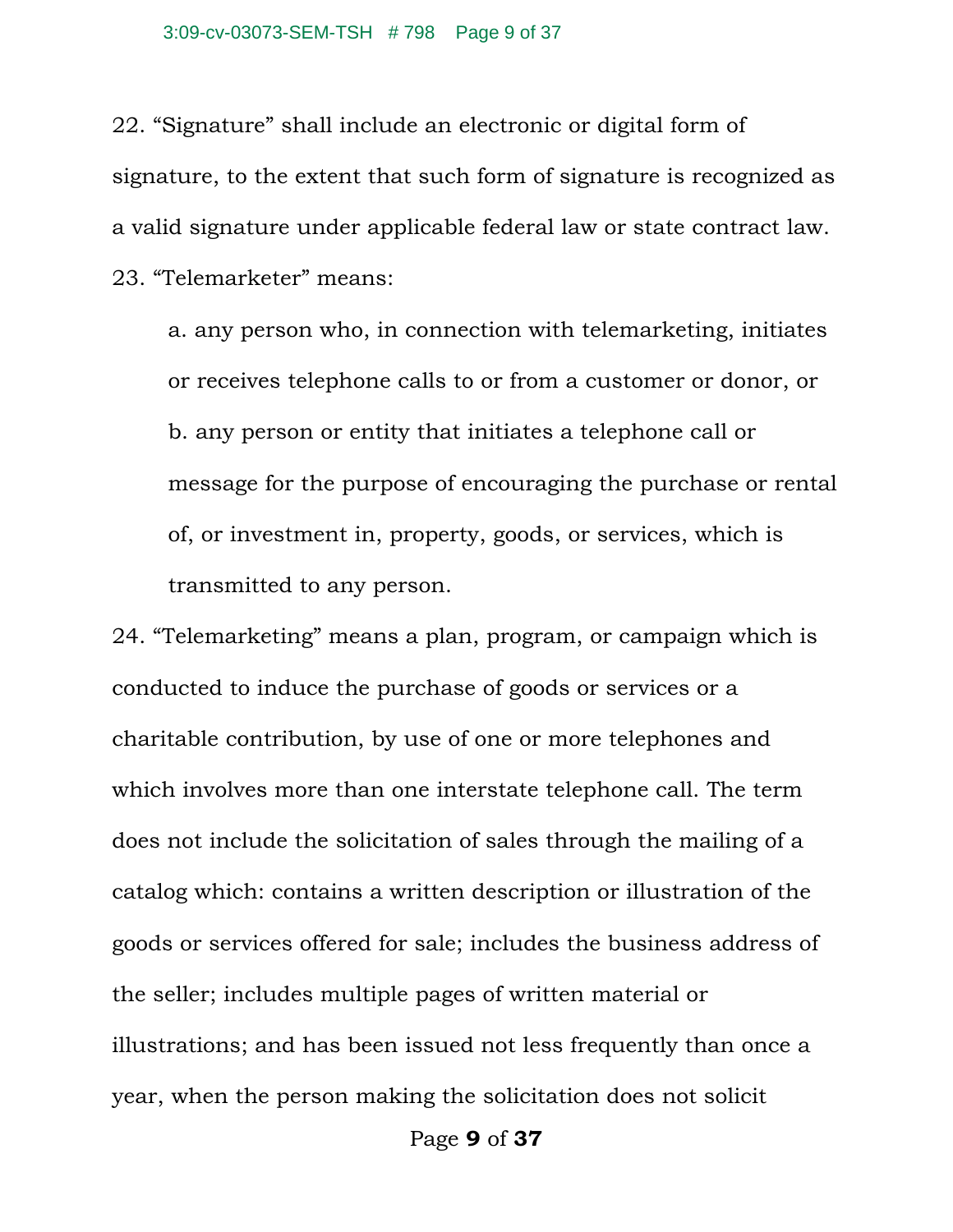customers by telephone but only receives calls initiated by customers in response to the catalog and during those calls takes orders only without further solicitation. For purposes of the previous sentence, the term "further solicitation" does not include providing the customer with information about, or attempting to sell, any other item included in the same catalog which prompted the customer's call or in a substantially similar catalog. 25. The "Telemarketing Sales Rule" or "Rule" means the FTC Rule entitled "Telemarketing Sales Rule," 16 C.F.R. Part 310, attached hereto as Appendix A, and as it may hereafter be amended. 26. The "Telephone Consumer Protection Act" or "TCPA" means 47 U.S.C. § 227, and as 47 U.S.C. § 227 may hereafter be amended, and any rule enacted pursuant to it, including but not limited to 47 C.F.R. § 64.1200, and as 47 C.F.R. § 64.1200 may hereafter be amended. A copy of the TCPA and 47 C.F.R. § 64.1200 are attached as Appendix B.

27. "Third-party monitoring service" means a qualified, independent third-party monitoring organization experienced in monitoring and producing reports on compliance with the Telemarketing Sales Rule.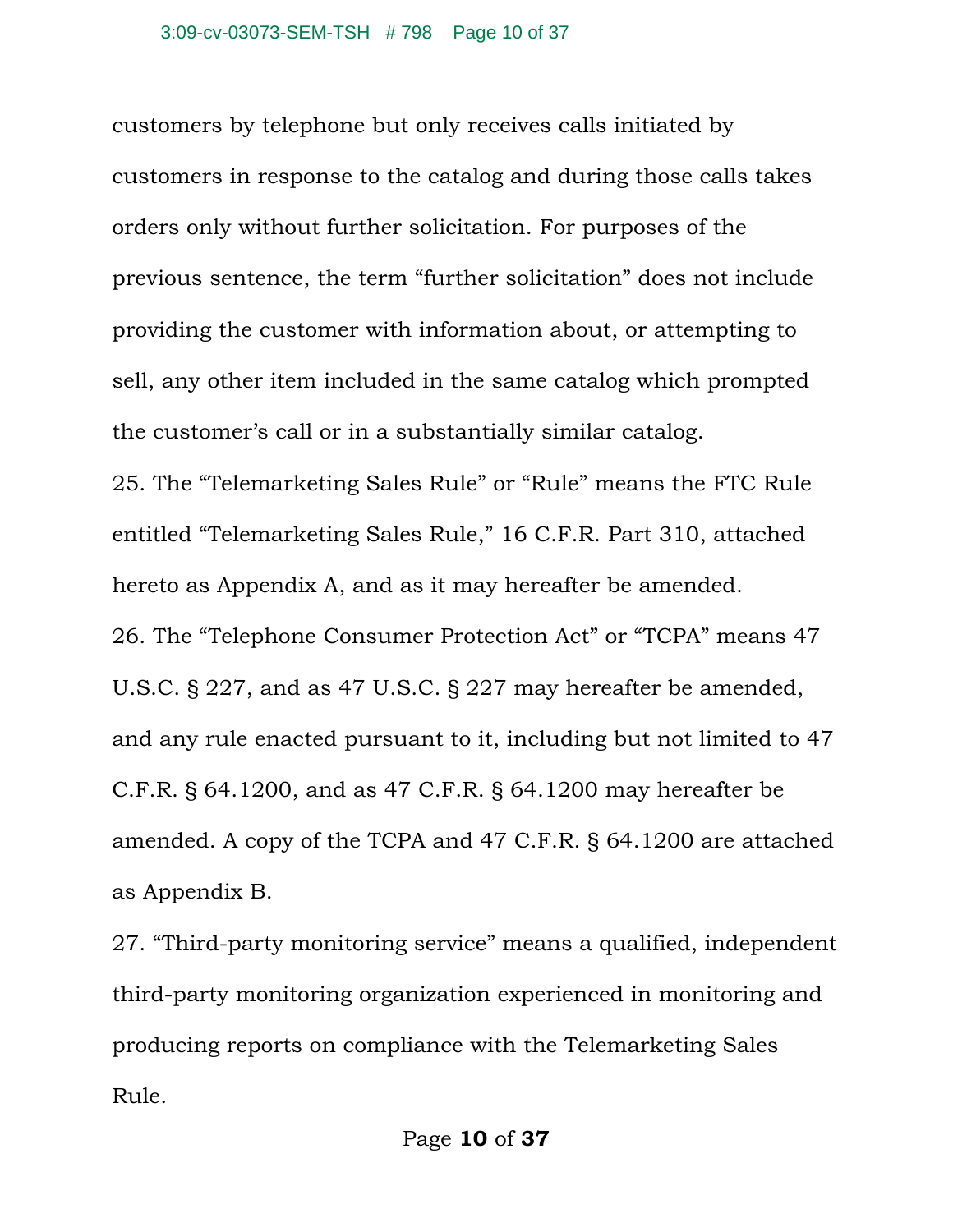#### **ORDER**

#### **I. TELEMARKETING BY DISH AND PRIMARY RETAILERS**

**IT IS HEREBY ORDERED** that within 90 days of the Effective Date, Defendant Dish shall demonstrate to the Plaintiffs, to the Plaintiffs' satisfaction, that Dish and each Primary Retailer: (1) are fully complying with the Safe Harbor Provisions; and (2) have made no prerecorded telemarketing calls at any time during the five (5) years immediately preceding the Effective Date (collectively the Demonstration Requirements).

If Dish fails to prove the Demonstration Requirements to the Plaintiffs' satisfaction within the 90 day period, the Plaintiffs shall file a notice to that effect (Plaintiffs' Notice) with the Court and serve a copy of the Notice on Dish. Unless Dish files a request for a hearing with this Court within two (2) business days of service of Plaintiffs' Notice, then for a period of two (2) years from the filing of the Plaintiff's Notice, Dish and the Primary Retailers shall be barred from conducting any outbound telemarketing of Dish Network goods or services and Dish shall be barred from accepting any orders from any Primary Retailer. If Dish files a timely request for a hearing, the Court will set the matter for a hearing within 30 days

Page **11** of **37**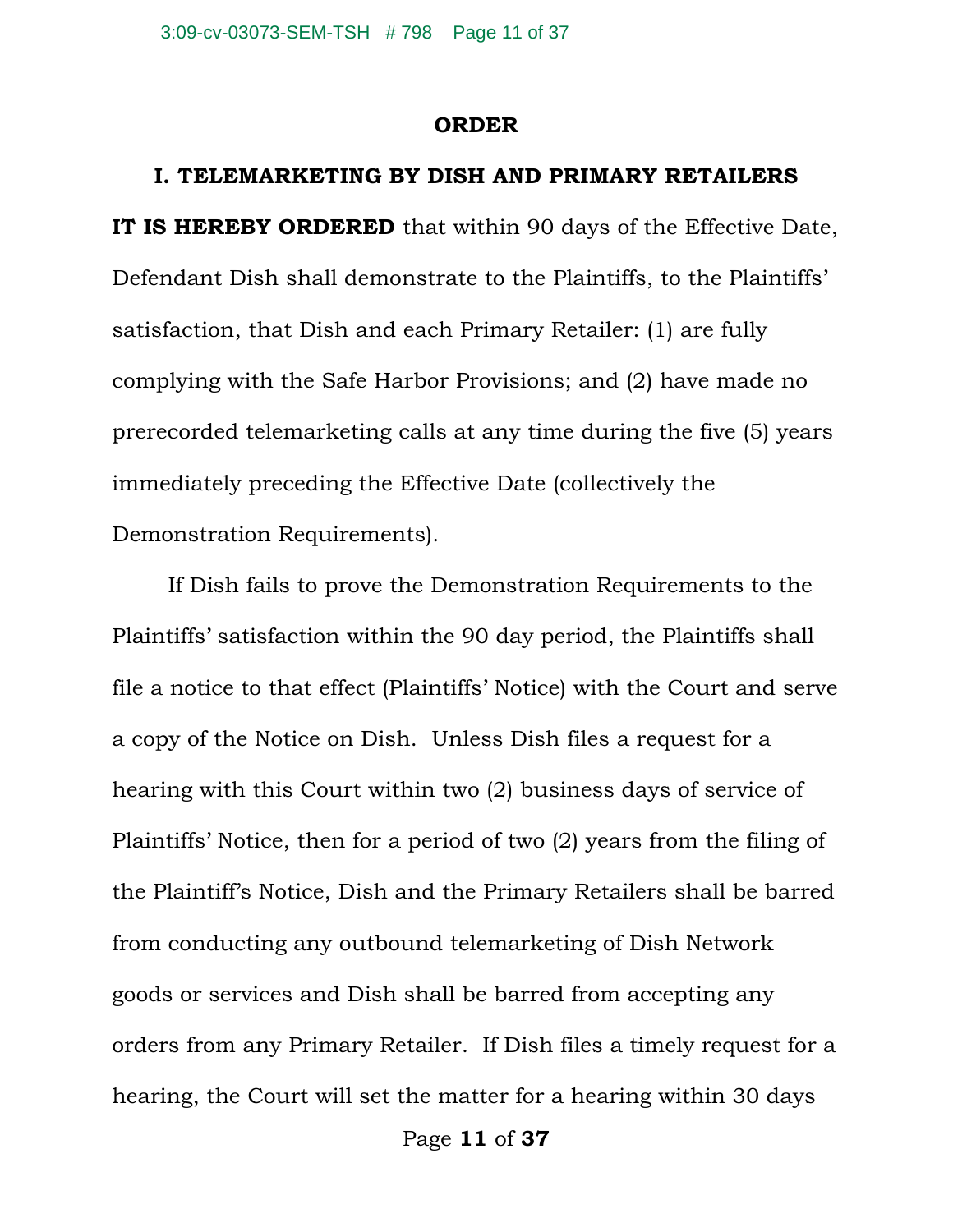of Dish's request. No additional discovery will be allowed before the hearing. Dish shall have the burden to prove the Demonstration Requirements to the Court at the hearing. If Dish fails to prove that Dish's direct marketing operations meets the Demonstration Requirements, Dish shall be barred from conducting any outbound telemarketing for two (2) years. If Dish fails to prove that a Primary Retailer meets the Demonstration Requirements, Dish shall be barred from accepting orders from such Primary Retailer for two (2) years.

### **II. TELEMARKETING COMPLIANCE PLAN**

## **IT IS FURTHER ORDERED THAT**

A. Defendant Dish shall:

1. Within 60 days of the Effective Date, hire a telemarketing-compliance expert who will prepare a plan to ensure that Primary Retailers and Dish shall continue to comply with the telemarketing laws and this Injunction Order;

2. Within 120 days of the Effective Date, transmit the expert's plan to the Court and the Department of Justice,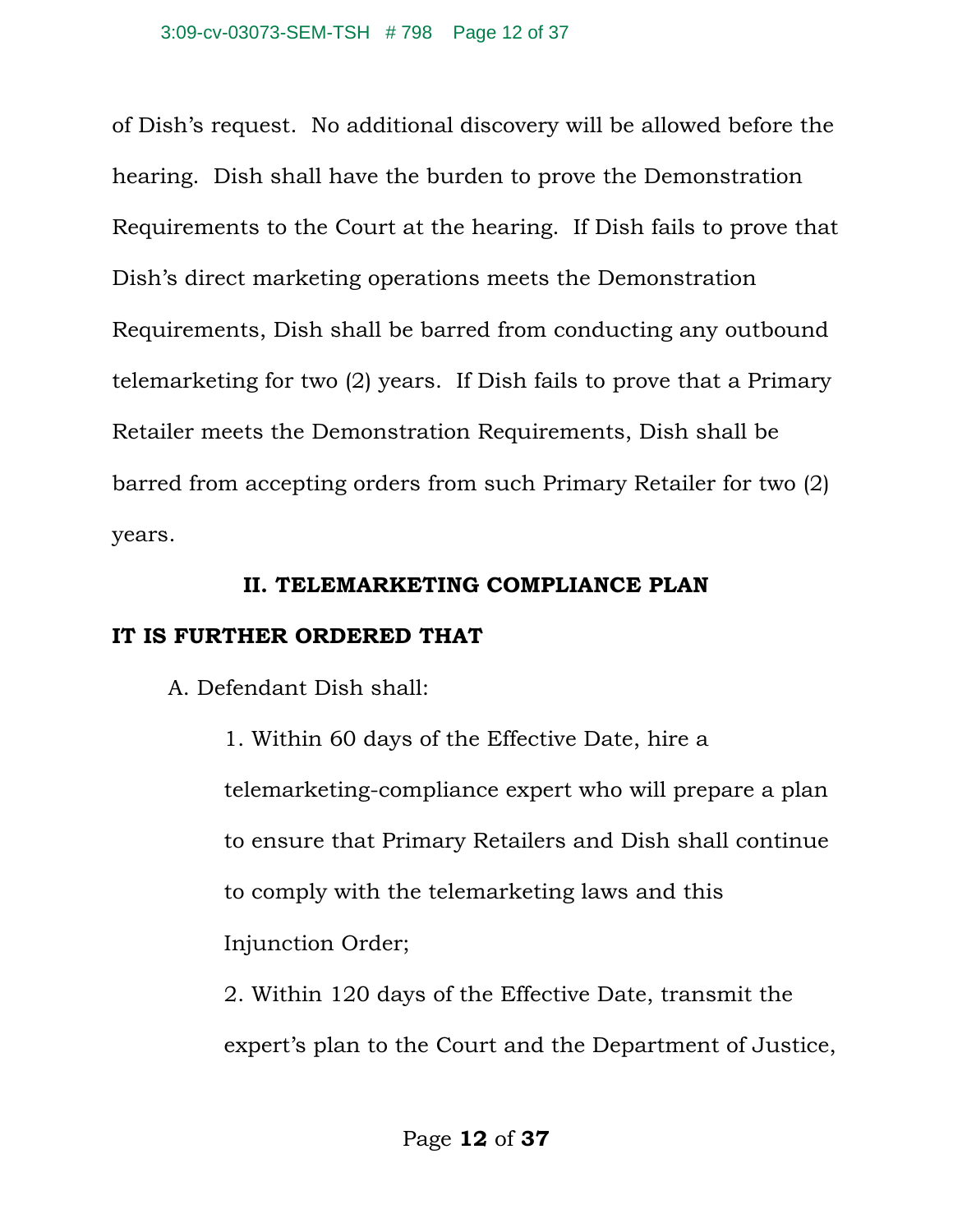the Federal Trade Commission, and the Plaintiff States; and

3. Fully implement the plan prepared by the expert. B. Within 180 days of the Effective Date, Dish and the telemarketing-compliance expert shall transmit to the Court and the Plaintiffs a comprehensive written Status Report regarding telemarketing compliance of Dish and the Primary Retailers.

1. Within 30 days of receipt of the Status Report, Plaintiffs may respond to the Status Report and petition the Court for further injunctive relief.

2. Unless otherwise ordered, the Court shall decide such a petition without allowing additional discovery beyond the Status Report and the Plaintiffs' response.

# **III. TELEMARKETING COMPLIANCE MATERIALS AND INSPECTIONS**

**IT IS FURTHER ORDERED** that Dish shall retain all telemarketing compliance materials and transmit them to the Plaintiffs on a semiannual basis for a period of ten (10) years from the Effective Date.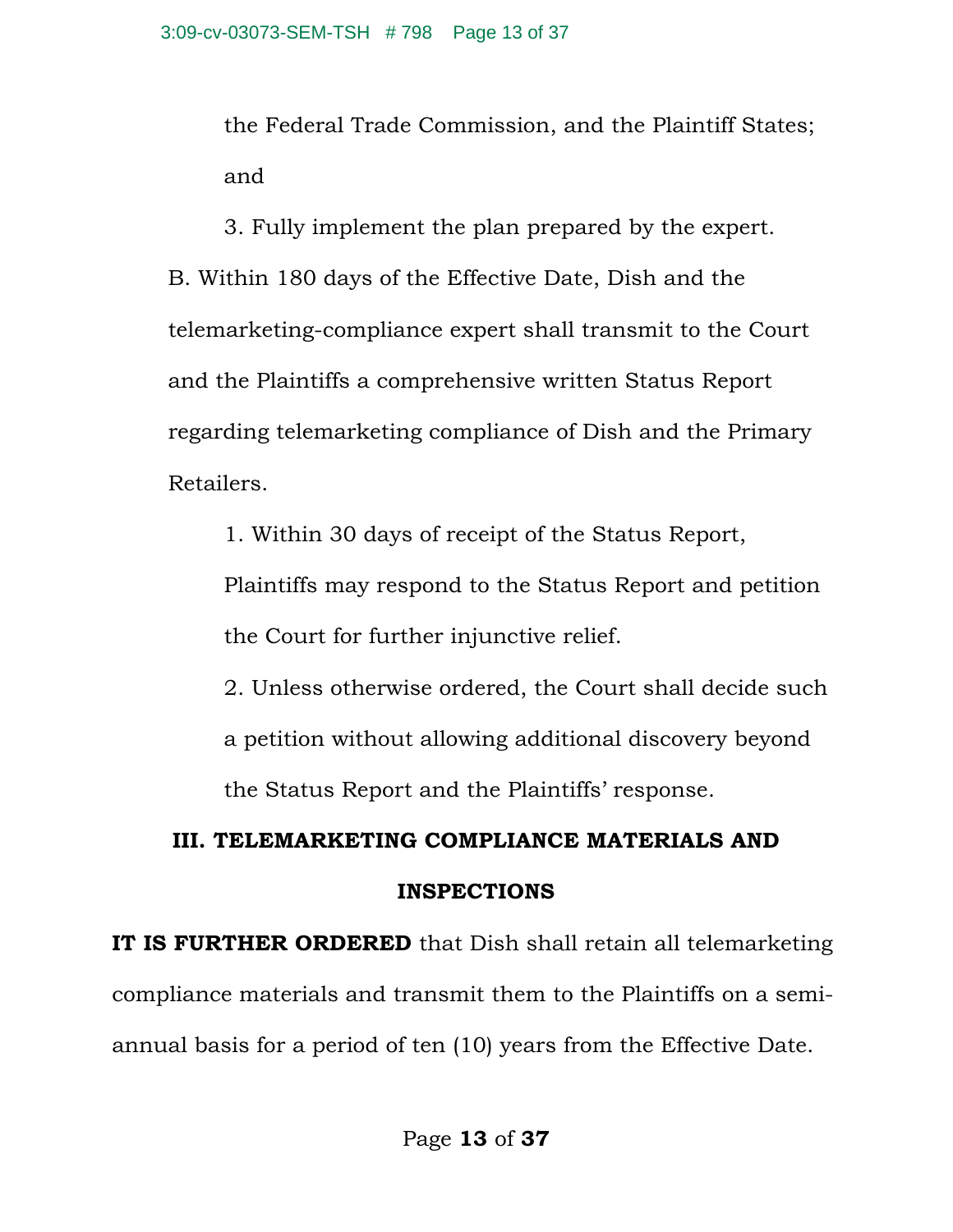A. The telemarketing compliance materials to be retained and transmitted shall include:

1. All outbound telemarketing call records;

2. All records of leads, EBRs, and consents-to-call associated with those call records;

3. All telemarketing complaints Dish received during the prior quarter;

4. All internal emails, internal instant messages, and internal Siebel database entries discussing telemarketing compliance over the prior quarter; and

5. Any other relevant telemarketing-compliance related information.

B. After the Effective Date and while this Injunction Order remains in effect, a Plaintiff may make ex parte applications to this Court for approval of unannounced inspections of any Dish or Primary Retailer facility or records.

1. An ex parte application to inspect Dish must demonstrate probable cause necessary for administrative warrants to believe that Dish is violating this Injunction Order; the plan developed by the telemarketing-

Page **14** of **37**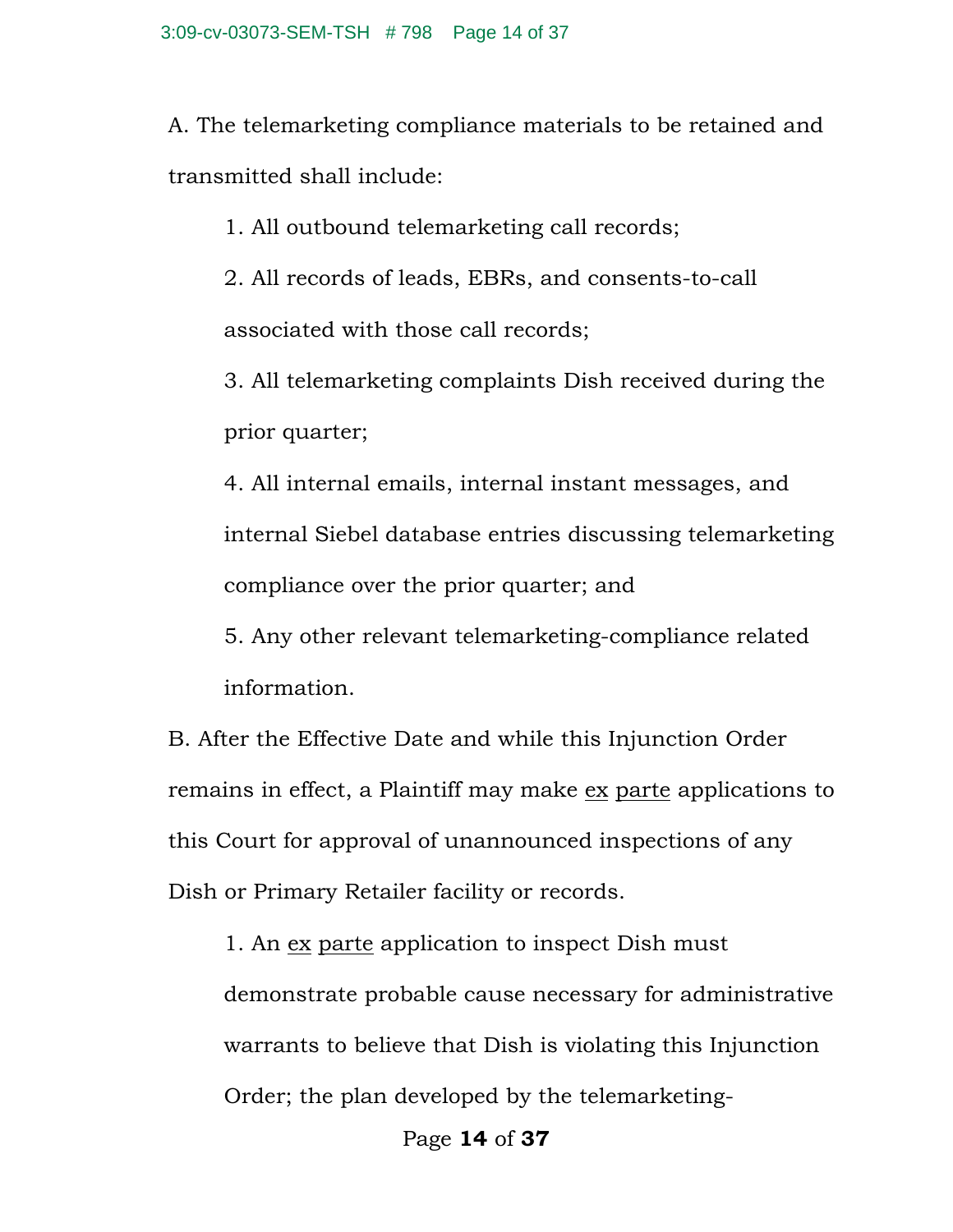compliance expert; or the TSR, TCPA, or any Relevant State Statute. An ex parte application to inspect a Primary Retailer must demonstrate probable cause necessary for administrative warrants to believe that subject of the requested inspection is violating the TSR, TCPA, or any Relevant State Statute. An ex parte application must state with reasonable specificity for administrative inspections the location to be inspected and the information sought from the inspection.

2. If upon review of the application the Court determines that the requisite probable cause exists, the Court may issue an Order (Inspection Order) authorizing the requested inspection, either as requested or as modified by the Court (Authorized Inspection).

3. Within forty-eight (48) hours of the issuance of an Inspection Order, the requesting Plaintiff shall conduct the Authorized Inspection upon presentation of the Inspection Order to the person or persons at the location subject to the Authorized Inspection. The Plaintiff conducting the Authorized Inspection must also notify

Page **15** of **37**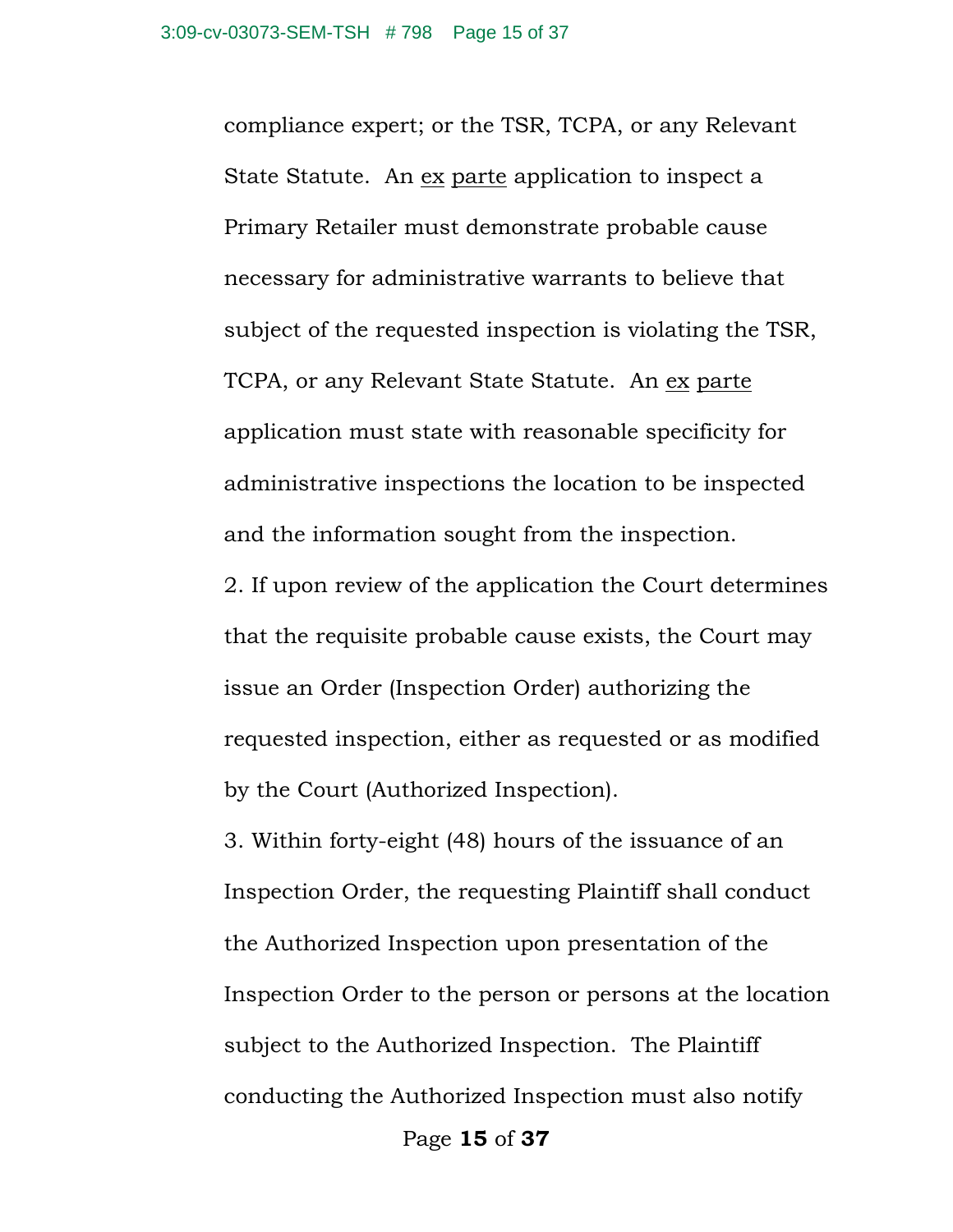Dish of the Authorized Inspection within thirty (30) minutes of the commencement of the inspection and provide Dish with a copy of the Inspection Order.

4. The inspecting Plaintiff shall make any information secured during an Authorized Inspection available to Dish within thirty (30) days of the inspection.

C. Within ninety (90) days of (1) receipt of any semi-annual transmission of telemarketing compliance materials from Dish or (2) an Authorized Inspection, Plaintiffs may petition the Court for further injunctive relief, up to and including a complete telemarketing ban. Unless otherwise ordered, the Court shall decide such a petition on the record only and without allowing additional discovery beyond the telemarketing compliance materials Dish transmitted to Plaintiffs, any information acquired during an Authorized Inspection, and the parties' analyses of those materials.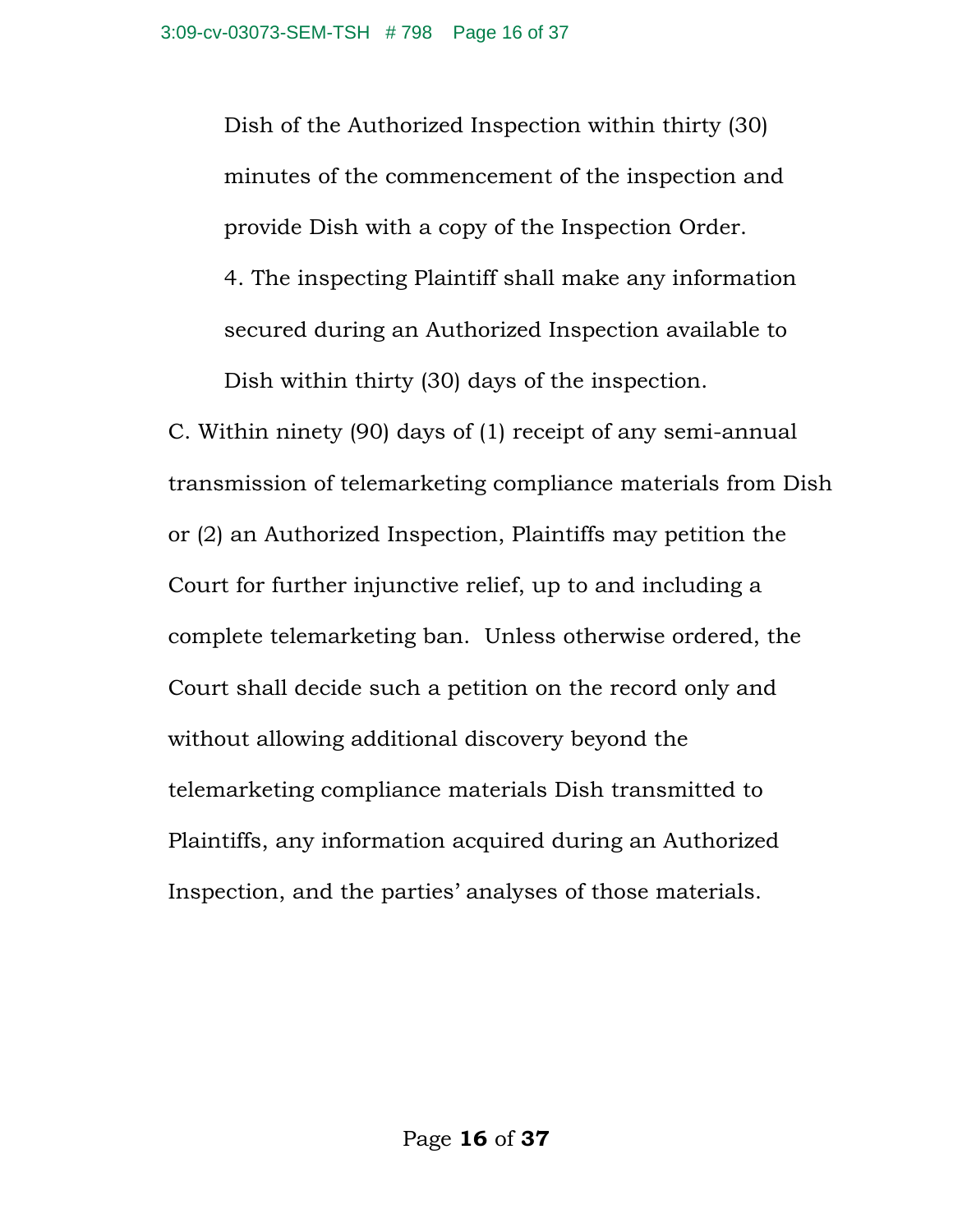## **IV. PROHIBITIONS AGAINST AN ABUSIVE PATTERN OF TELEMARKETING CALLS**

**IT IS HEREBY ORDERED** that, Defendant Dish Network, whether acting directly or indirectly through Authorized Telemarketers or Retailers, is hereby permanently restrained and enjoined from:

A. Initiating or causing the initiation of any outbound telephone call to a person when:

1. that person previously has stated to Dish Network or an Authorized Telemarketer or Retailer that he or she does not wish to receive an outbound telephone call made by or on behalf of Dish Network;

2. that person's telephone number is on the National Do Not Call Registry, unless:

Page **17** of **37** a. Dish Network has obtained the express agreement, in writing, of such person to place calls to that person, which clearly evidences such person's authorization that calls made by or on behalf of Dish Network may be placed to that person, and the authorization includes the telephone number to which the calls may be placed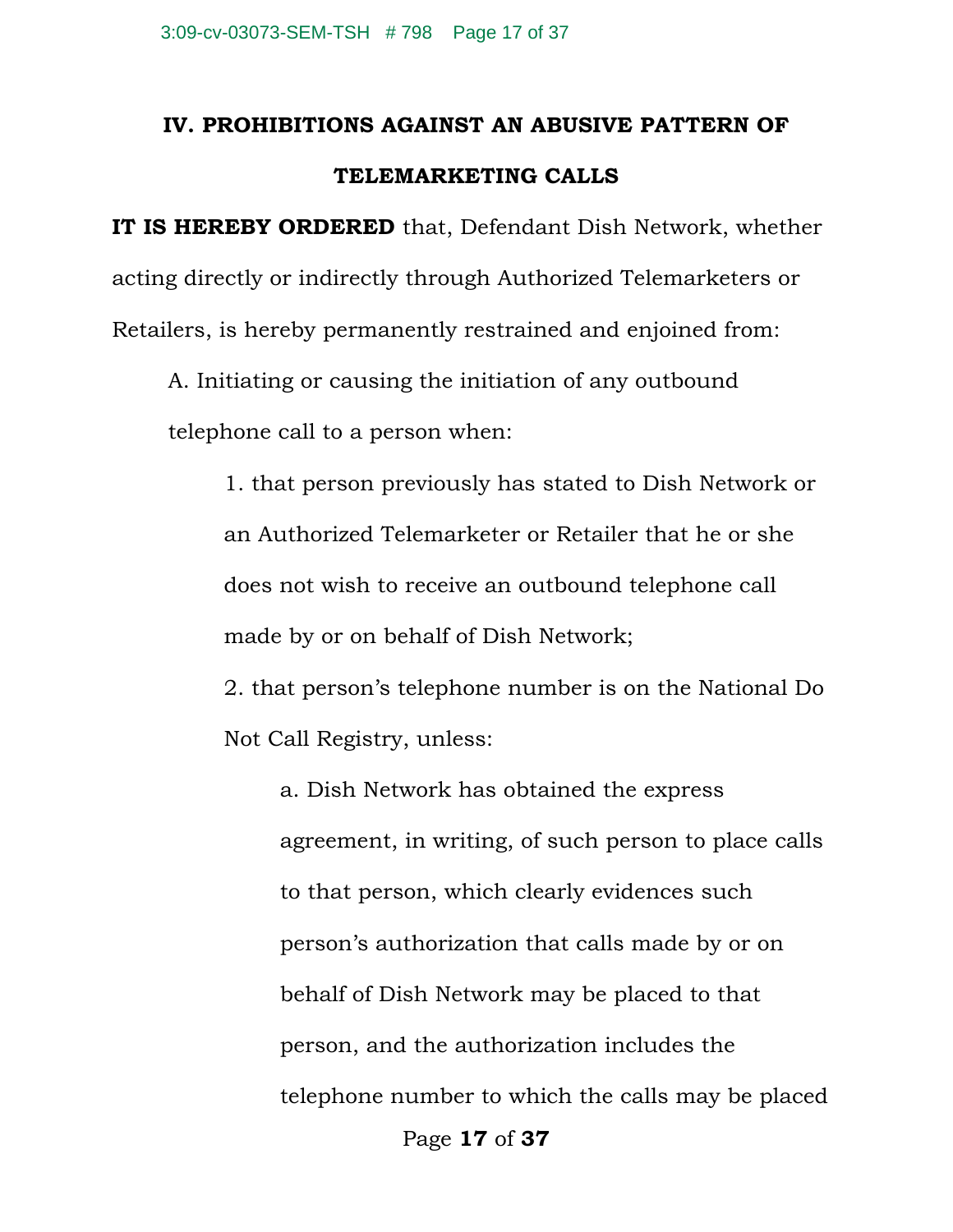and the signature of that person, and that person has not revoked the express agreement; or b. Dish Network has an established business relationship with such person, and that person has not stated to Dish Network or an Authorized Telemarketer or Retailer, pursuant to 310.4(b)(1)(iii)(A) of the Telemarketing Sales Rule, that he or she does not wish to receive outbound telephone calls.

B. Initiating or causing the initiation of any outbound telephone call that delivers a prerecorded message, other than a prerecorded message permitted for compliance with the call abandonment safe harbor in 16 C.F.R. § 310.4(b)(4)(iii), unless:

1. prior to making any such call to induce the purchase of any good or service, the seller has obtained from the recipient of the call an express agreement, in writing, that:

Page **18** of **37** a. the seller obtained only after a clear and conspicuous disclosure that the purpose of the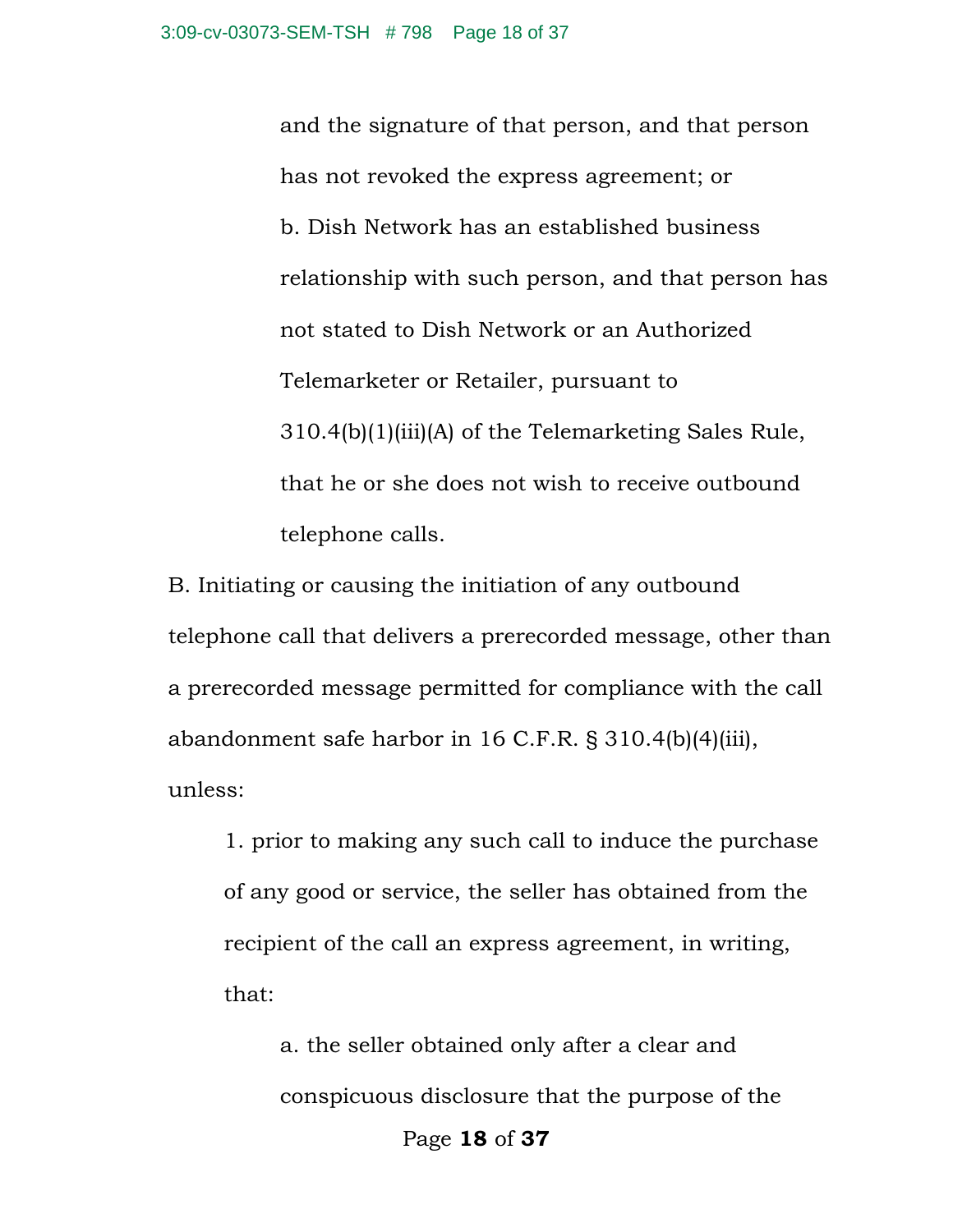agreement is to authorize the seller to place prerecorded telemarketing calls to such person; b. the seller obtained without requiring, directly or indirectly, that the agreement be executed as a condition of purchasing any good or service; c. evidences the willingness of the recipient of the call to receive calls that deliver prerecorded messages by or on behalf of a specific seller; and d. includes such person's telephone number and signature; and

2. in any such call to induce the purchase of any good or service, the seller or telemarketer:

a. allows the telephone to ring for at least fifteen

(15) seconds or four (4) rings before disconnecting an unanswered call; and

b. within two (2) seconds after the completed greeting of the person called, plays a prerecorded message that promptly provides the disclosures required by 16 C.F.R. § 310.4(d) or (e), followed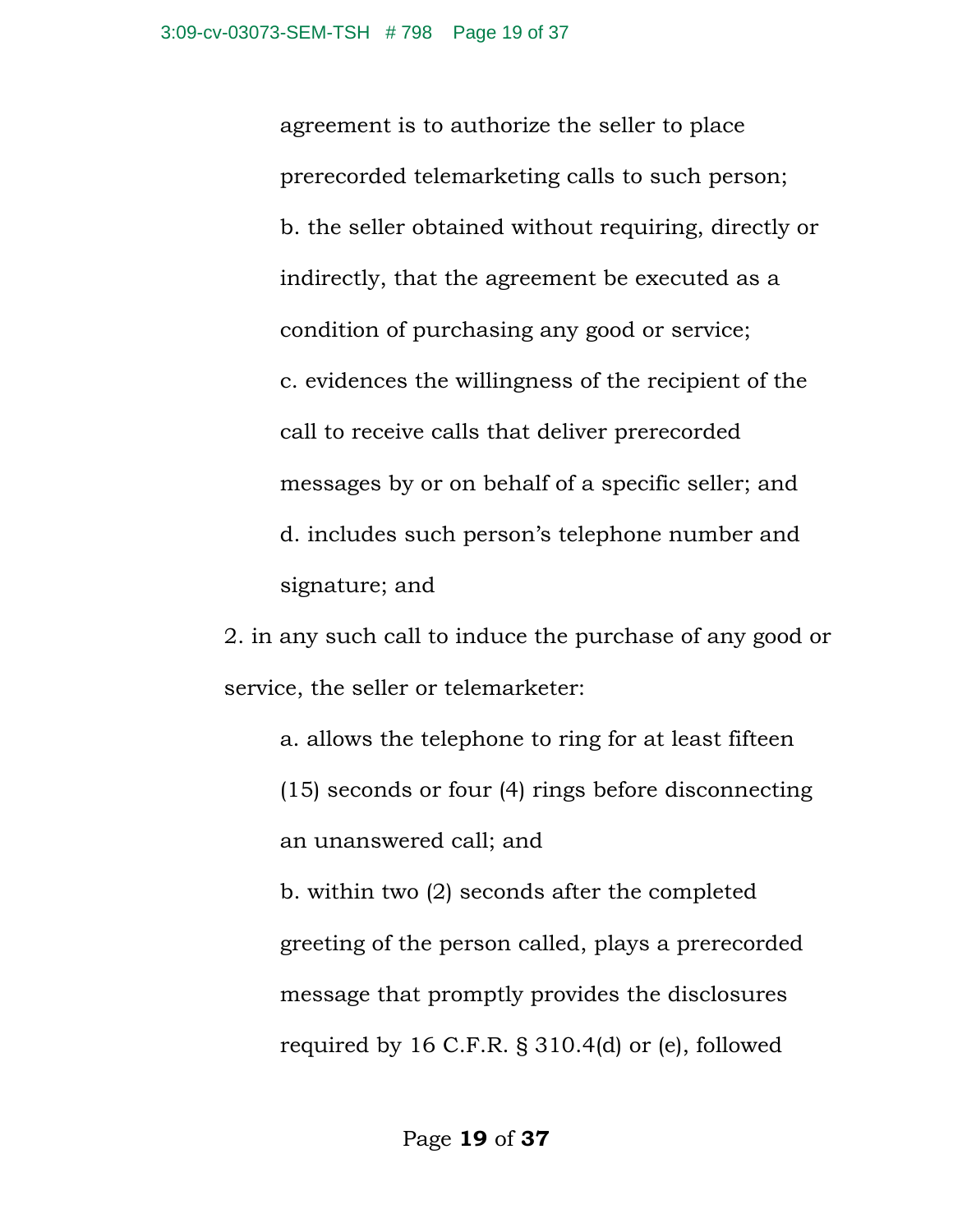immediately by a disclosure of one or both of the following:

> (1) in the case of a call that could be answered in person by a consumer, that the person called can use an automated interactive voice and/or keypress-activated opt-out mechanism to assert a Do Not Call request pursuant to 16 C.F.R.  $\S 310.4(b)(1)(iii)(A)$  at any time during the message. The mechanism must:

> > (a) automatically add the number called to the seller's entity-specific Do Not Call list;

(b) once invoked, immediately disconnect the call;

(c) be available for use at any time during the message; and

Page **20** of **37** (2) in the case of a call that could be answered by an answering machine or voicemail service, that the person called can use a toll freenumber to assert a Do Not Call request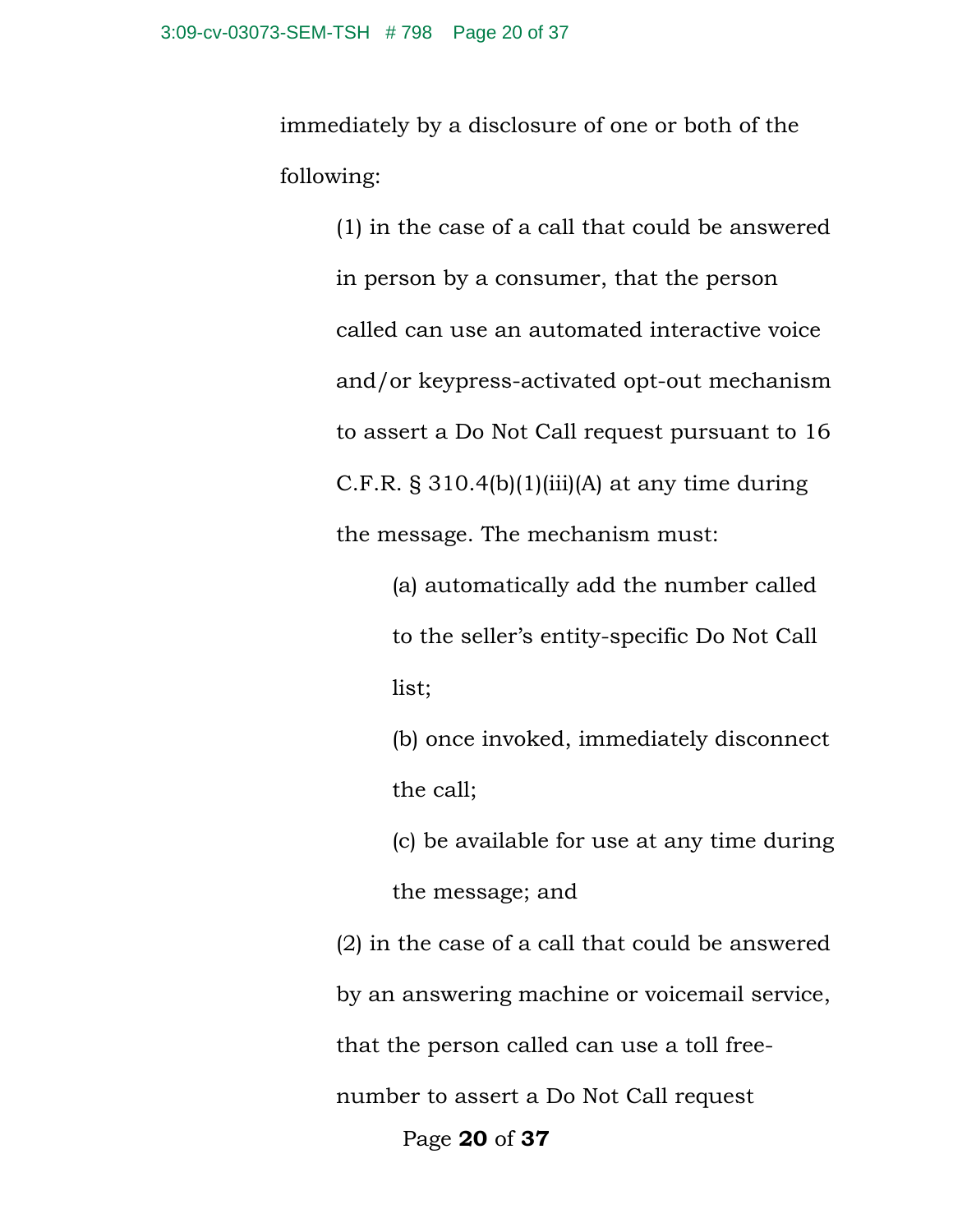pursuant to 16 C.F.R.  $\S 310.4(b)(1)(iii)(A)$ . The number provided must connect directly to an automated interactive voice or keypressactivated opt-out mechanism that:

> (a) automatically adds the number called to the seller's entity-specific Do Not Call list;

(b) immediately thereafter disconnects the call; and is accessible at any time throughout the duration of the telemarketing campaign; and complies with all other requirements of the Telemarketing Sales Rule and other applicable federal and state laws; and (c) complies with all other requirements of the Telemarketing Sales Rule and other applicable federal and state laws.

C. Abandoning or causing the abandonment of any outbound telephone call to a person by failing to connect the call to a representative within two (2) seconds of the person's

Page **21** of **37**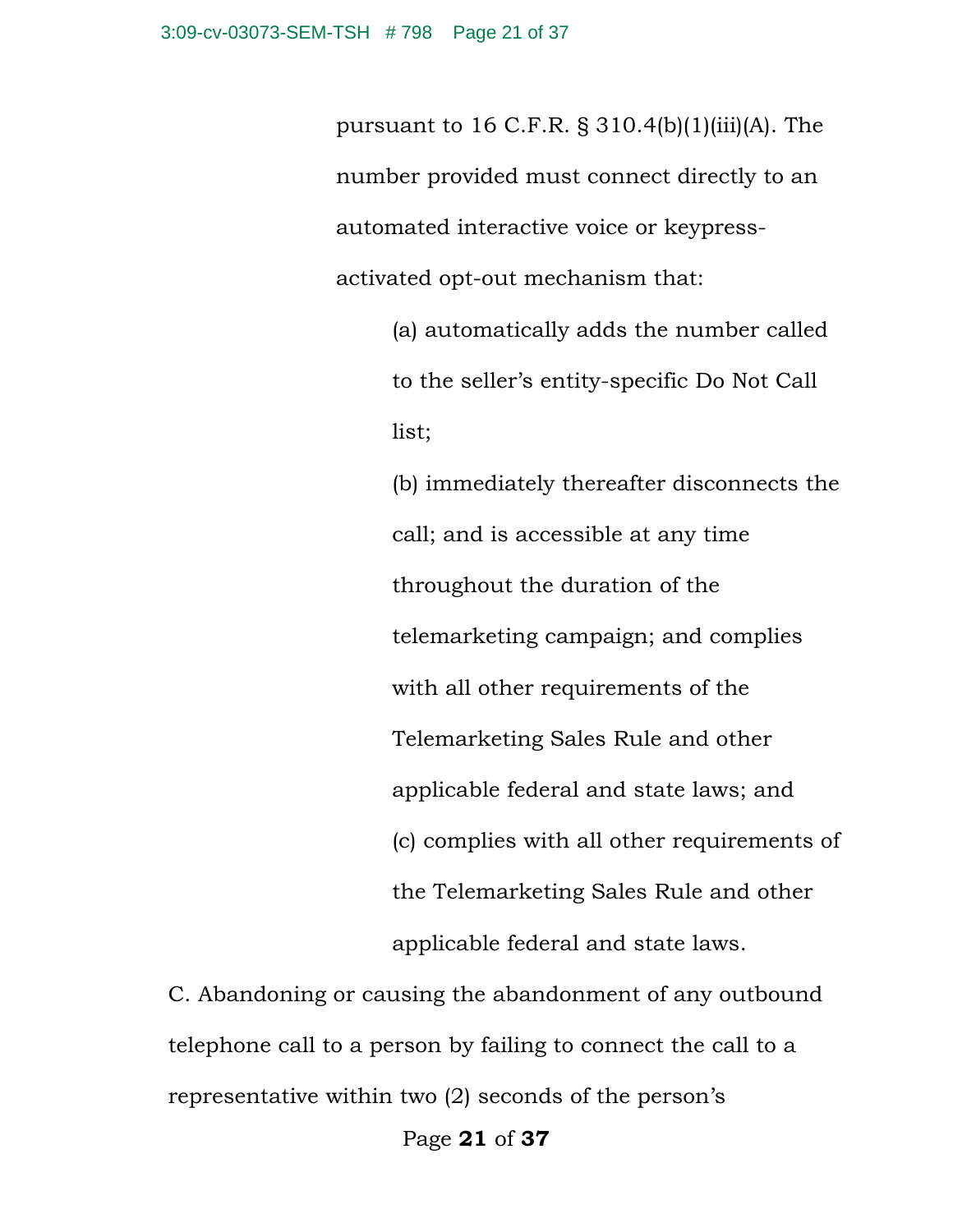completed greeting, unless the following four (4) conditions are met:

1. Dish Network or an Authorized Telemarketer employ technology that ensures abandonment of no more than three (3) percent of all calls answered by a person, measured over the duration of a single calling campaign, if less than thirty (30) days, or separately over each successive 30-day period or portion thereof that the campaign continues;

2. Defendant or an Authorized Telemarketer, for each telemarketing call placed, allows the telephone to ring for at least fifteen (15) seconds or four (4) rings before disconnecting;

3. Whenever a representative is not available to speak with the person answering the call within two (2) seconds after the person's completed greeting, Dish Network or an Authorized Telemarketer promptly plays a recorded message that states the name and telephone number of the seller on whose behalf the call was placed; and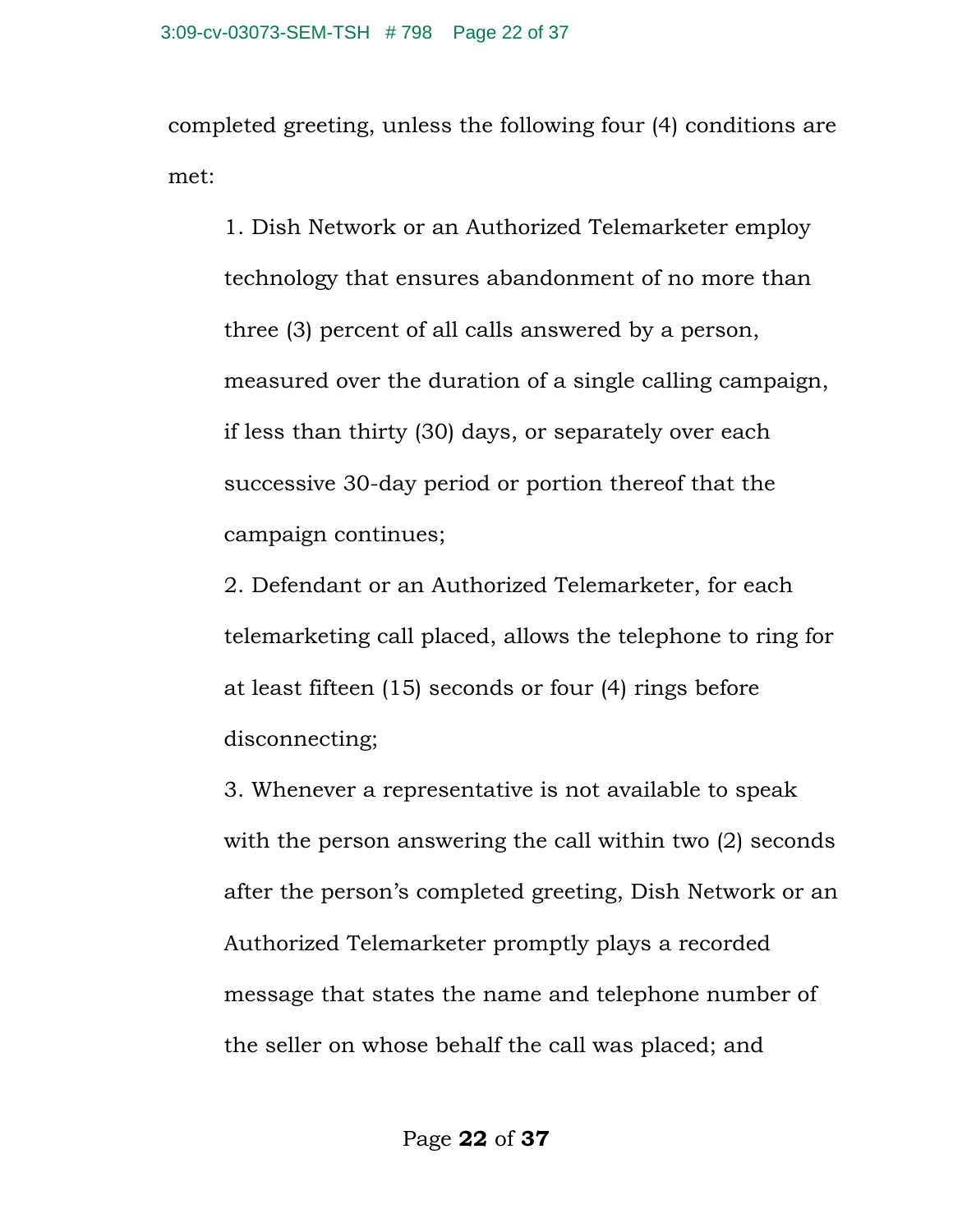4. Dish Network or an Authorized Telemarketer retains records, in accordance with 16 C.F.R. § 310.5(b)-(d), establishing compliance with the preceding three conditions.

D. Violating the Telemarketing Sales Rule, 16 C.F.R. Part 310, attached as Appendix A.

E. Violating the rules promulgated pursuant to the Telephone Consumer Protection Act, 47 C.F.R § 64.1200, attached as Appendix B.

If any of Dish's Authorized Telemarketers or Retailers violate the TSR or TCPA, Dish shall be liable for those violations as if Dish itself had placed the calls.

Nothing in this Section IV shall be construed to supersede the Safe Harbor Provisions.

## **V. ADDITIONAL PROHIBITIONS**

## **IT IS HEREBY ORDERED THAT**:

A. If a Plaintiff notifies Dish, or if Defendant Dish otherwise knows or should know, that a Primary Retailer is not complying with the Safe Harbor Provisions, then within two (2)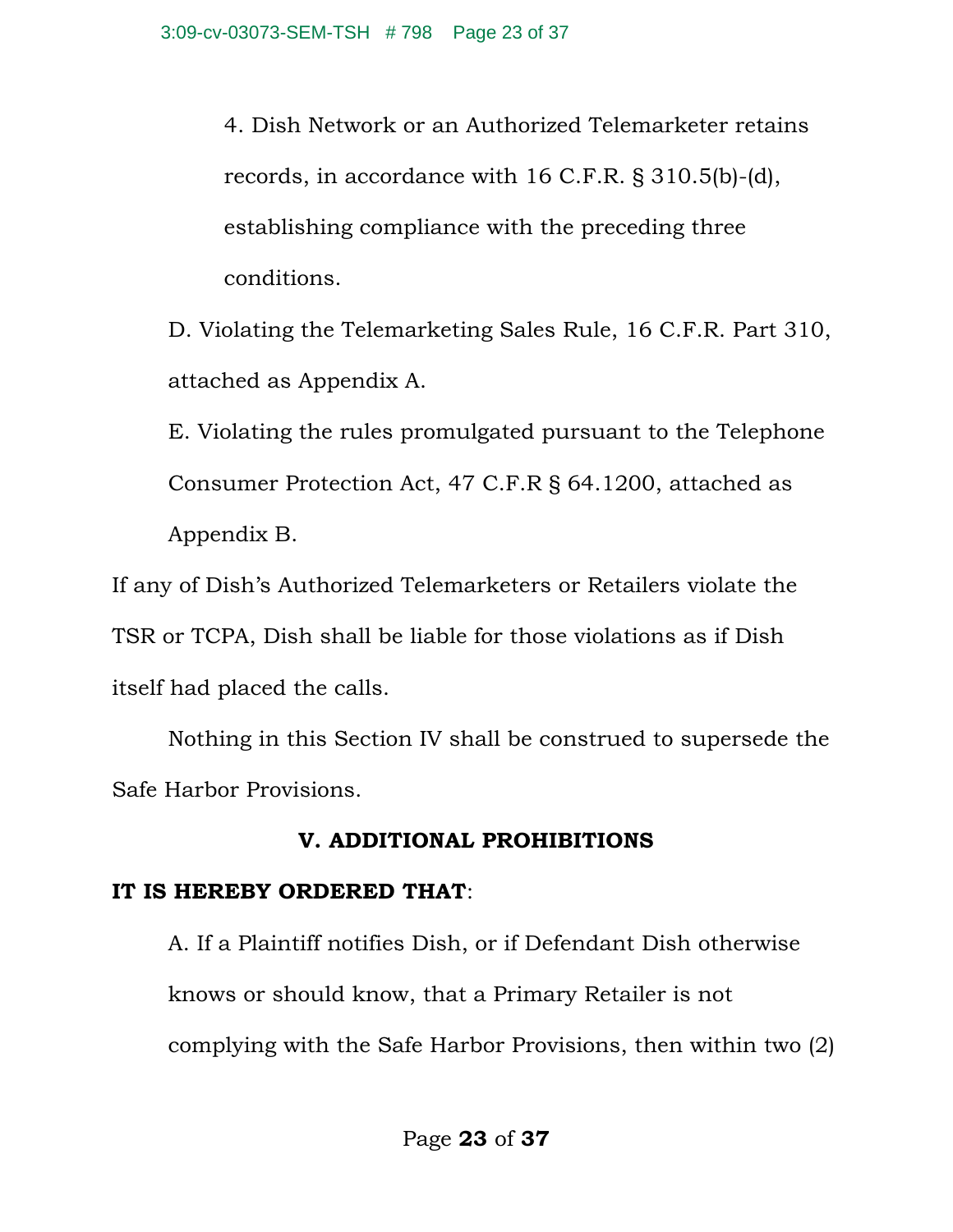days of receipt of a Plaintiff's notice or of otherwise learning of the noncompliance, Dish shall:

1. Notify the Primary Retailer in writing that it is not complying with the Safe Harbor Provisions, and inform the Primary Retailer that it will be terminated if it does not comply fully with the Safe Harbor provisions within thirty (30) days; and

2. Terminate the Primary Retailer if the Primary Retailer does not comply fully with the Safe Harbor provisions within the thirty (30) day period.

B. Dish shall terminate any Retailer that Dish knows or should know is telemarketing without express written authorization from Dish; and

C. Dish shall not accept any activations from a Retailer unless Dish can prove that either the Retailer was authorized in writing by Dish to engage in telemarketing or the activations or sales did not involve any telemarketing.

## **VI. PROHIBITION ON ASSISTING AND FACILITATING**

**IT IS FURTHER ORDERED** Dish is hereby permanently restrained and enjoined from providing substantial assistance and support to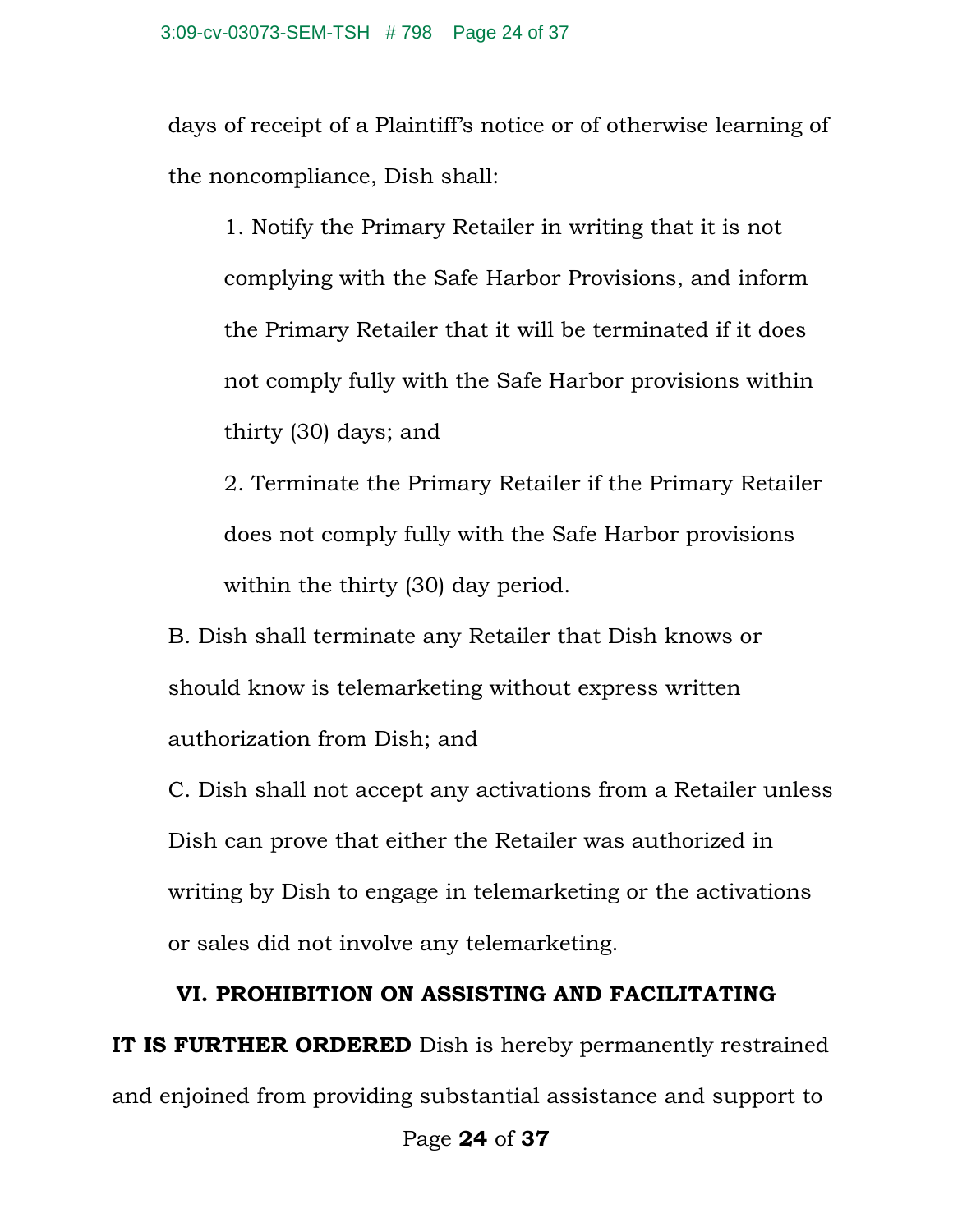any Authorized Telemarketer or Retailer when Dish Network knows or consciously avoids knowing that the Authorized Telemarketer or Retailer is engaged in one or more violations of the TSR, the TCPA, or any Relevant State Statute.

#### **VII. COMPLIANCE WITH STATE LAW PROVISIONS**

**IT IS FURTHER ORDERED** that, Dish Network is enjoined and prohibited from:

A. Violating the following California state statutes:

1. California Business and Professions Code Section 17592(c), by making or causing to be made telephone calls marketing Dish Network's goods or services to California telephone numbers on the Registry; 2. California Civil Code Section 1770(a)(22)(A), by disseminating unsolicited prerecorded messages by telephone with an unrecorded, natural voice, without first informing the person answering the telephone of the name of the caller or the organization being represented, and either the address or the telephone number of the caller, and without obtaining the consent of that person to listen to the pre-recorded message; or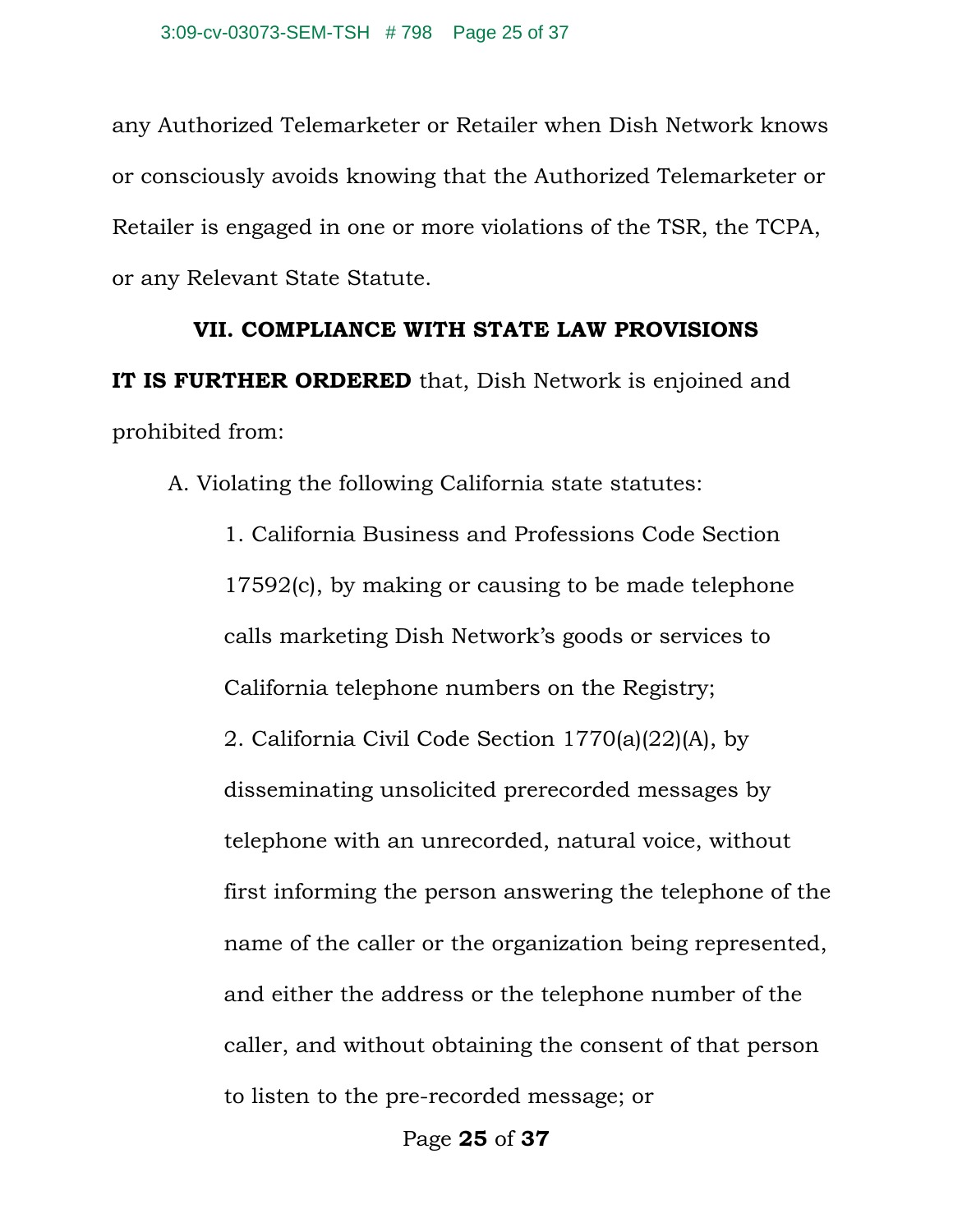3. California Business and Professions Code Section 17200 by violating California Business and Professions Code Section 17592(c); California Civil Code Section 1770(a)(22); or the TCPA.

B. Violating the following North Carolina state statutes:

1. The North Carolina Unwanted Telephone Solicitations Act, N.C. Gen. Stat. §§ 75-102(a), 75-102(d), by making telephone solicitations to a North Carolina telephone subscriber's telephone number if the subscriber's telephone number appears in the latest edition of the Registry; or

2. N.C. Gen. Stat. § 75-102(d), by failing to implement systems and procedures to prevent telephone solicitations to telephone subscribers whose numbers appear in the Registry and to monitor and enforce compliance by its employees and independent contractors in those systems and procedures; or 3. N.C. Gen. Stat. § 75-104, by placing prerecorded unsolicited telephone calls using an automated dialer unless a live operator states the nature of the call and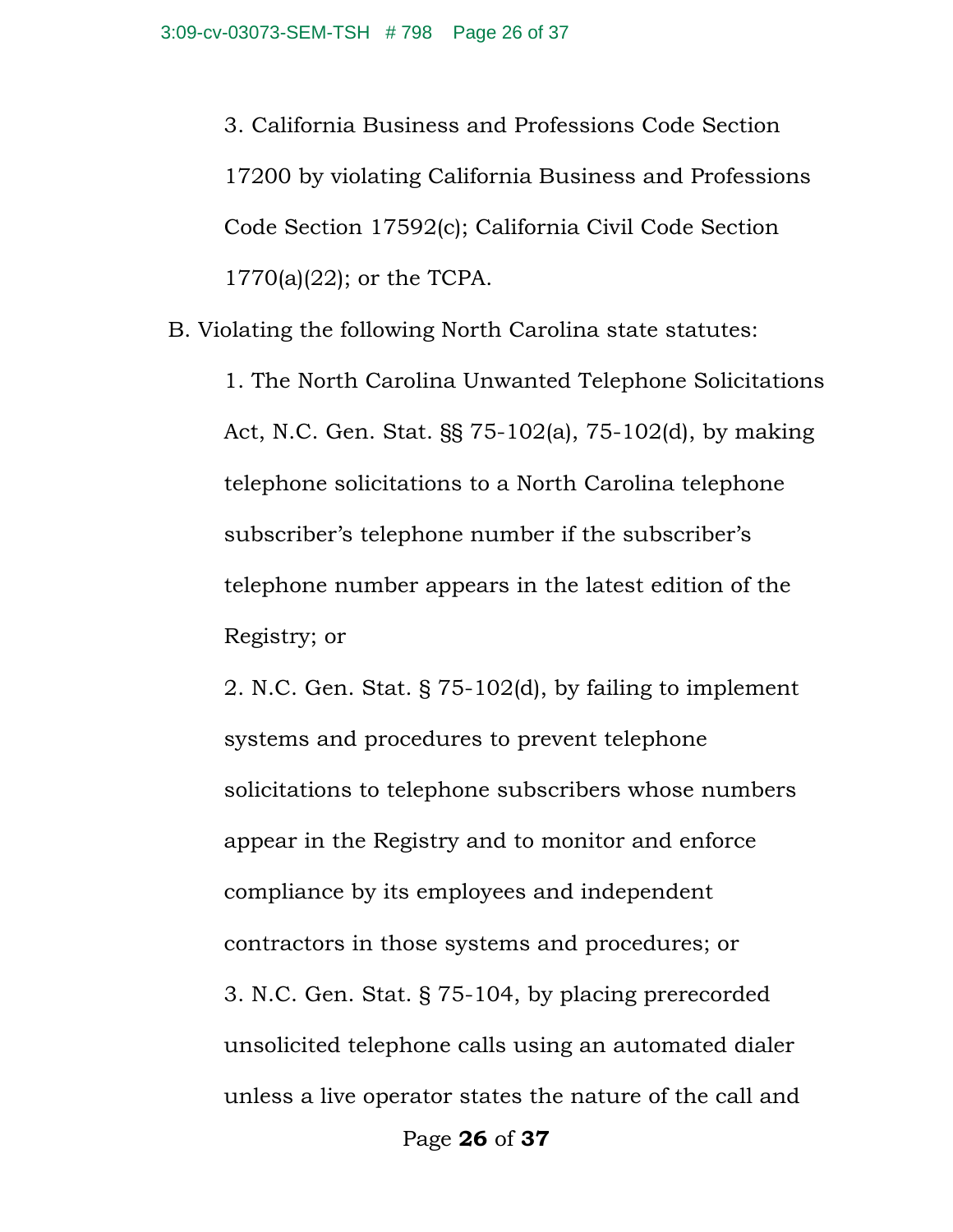receives the recipient's prior approval to play the recording.

C. Violating the following Ohio state statutes:

1. Consumer Sales Practices Act, Revised Code Section 1345.02 by engaging in a pattern or practice of initiating outbound telemarketing calls to consumers in the State of Ohio more than thirty-one (31) days after such consumers' telephone numbers are listed on the National Do-Not-Call Registry; or

Page **27** of **37** 2. Consumer Sales Practices Act, Revised Code Section 1345.02 by engaging in a pattern or practice of initiating outbound telemarketing calls to consumers in the State of Ohio using artificial or prerecorded voices to deliver a message without the prior express consent of the called party or without falling within specified exemptions delineated within the TCPA in violation of the TCPA, 47 U.S.C. 27(B)(1)(b) and 47 C.F.R. 64.1200(a)(2); or 3. Consumer Sales Practices Act, Revised Code Sections 1345.02 and 1345.03 by engaging in a pattern or practice of initiating outbound telemarketing calls to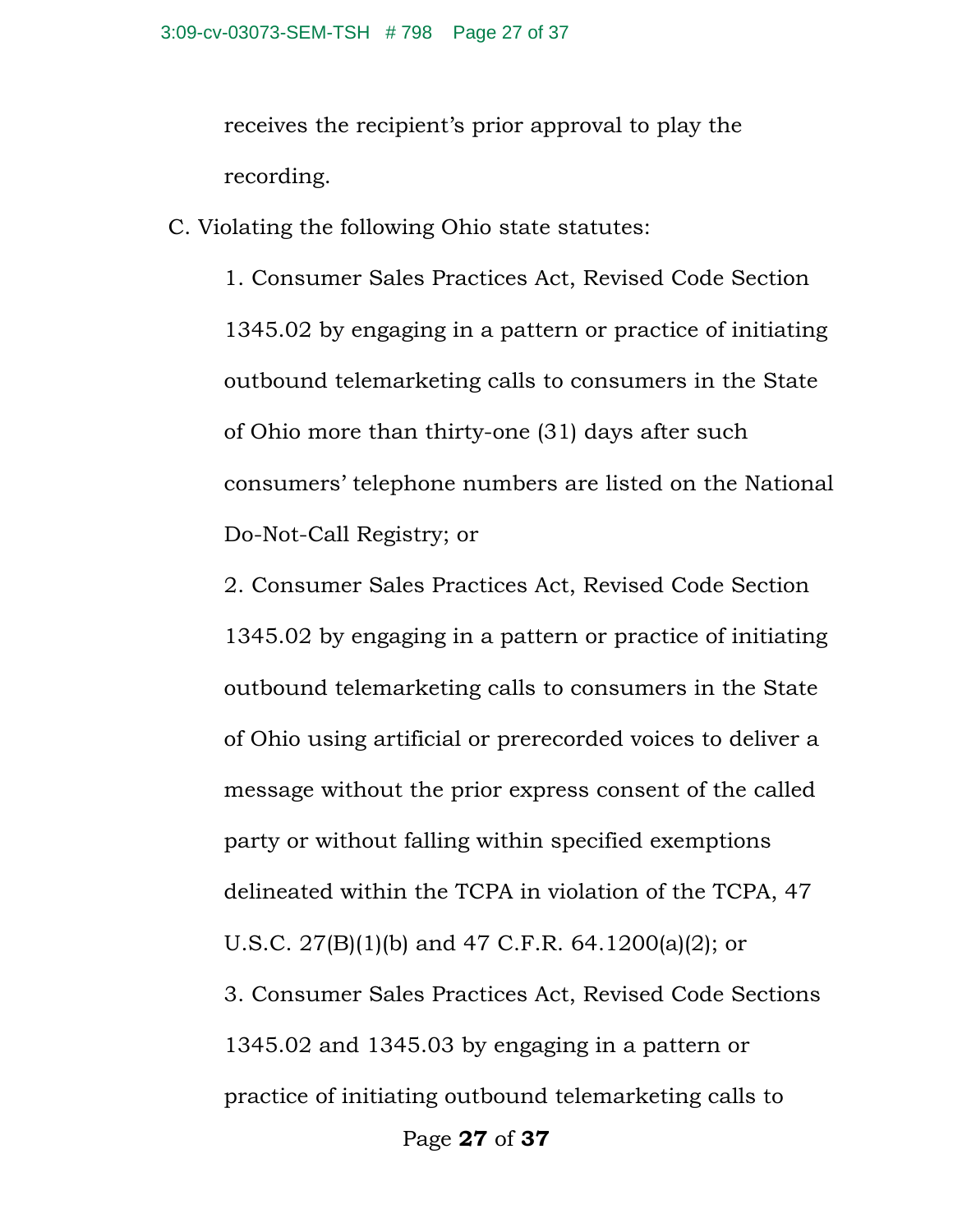consumers in the State of Ohio while failing to record and honor prior do-not-call requests made by those respective consumers.

If any of Dish's Authorized Telemarketers or Retailers violates any of the State statutes as set forth in this section of the Injunction Order, Dish shall be liable for those violations as if Dish itself had placed the calls.

### **VIII. COMPLIANCE MONITORING**

**IT IS FURTHER ORDERED** that, for the purpose of monitoring Defendant's compliance with the Injunction Order:

A. Within fourteen (14) days of receipt of written notice from Plaintiffs, Dish Network must: submit additional compliance reports or other requested information, which must be sworn under penalty of perjury; appear for depositions; and produce document, for inspection and copying. The Plaintiffs are also authorized to obtain discovery, without further leave of court, using any of the procedures prescribed by Federal Rules of Civil Procedure 29, 30 (including telephonic depositions), 31, 33, 34, 36, 45, and 69;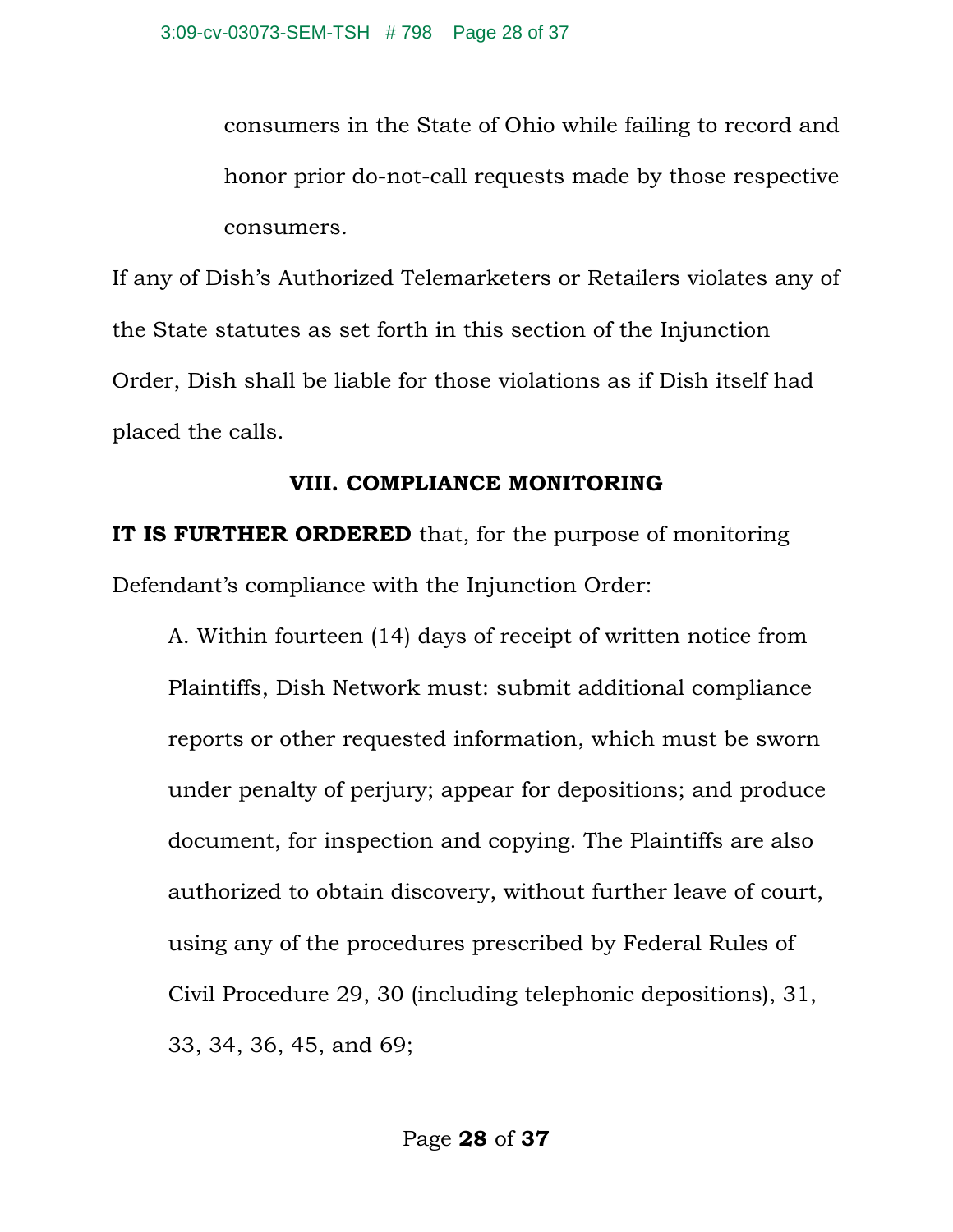B. For matters concerning this Injunction Order, Plaintiffs are authorized to communicate with Dish Network through counsel of record in this litigation, or such other counsel as Dish may designate in writing to the Plaintiffs. If at any time counsel no longer represents the Dish Network, the Plaintiffs are authorized to communicate directly with the Dish Network. All notices to Dish related to this Injunction Order shall be in writing and shall be emailed or sent by overnight courier; C. Dish Network must permit representatives of Plaintiffs to interview any employee or other person affiliated with Dish Network who has agreed to such an interview. The person interviewed may have counsel present; and

D. Plaintiffs may use all other lawful means, including posing, through their representatives, as consumers, suppliers, or other individuals or entities, to Dish Network or to any individual, vendor, Retailer, or other entity affiliated with Defendant, without the necessity of identification or prior notice.

E. Nothing in this Injunction Order limits the Commission's lawful use of compulsory process, pursuant to Sections 9 and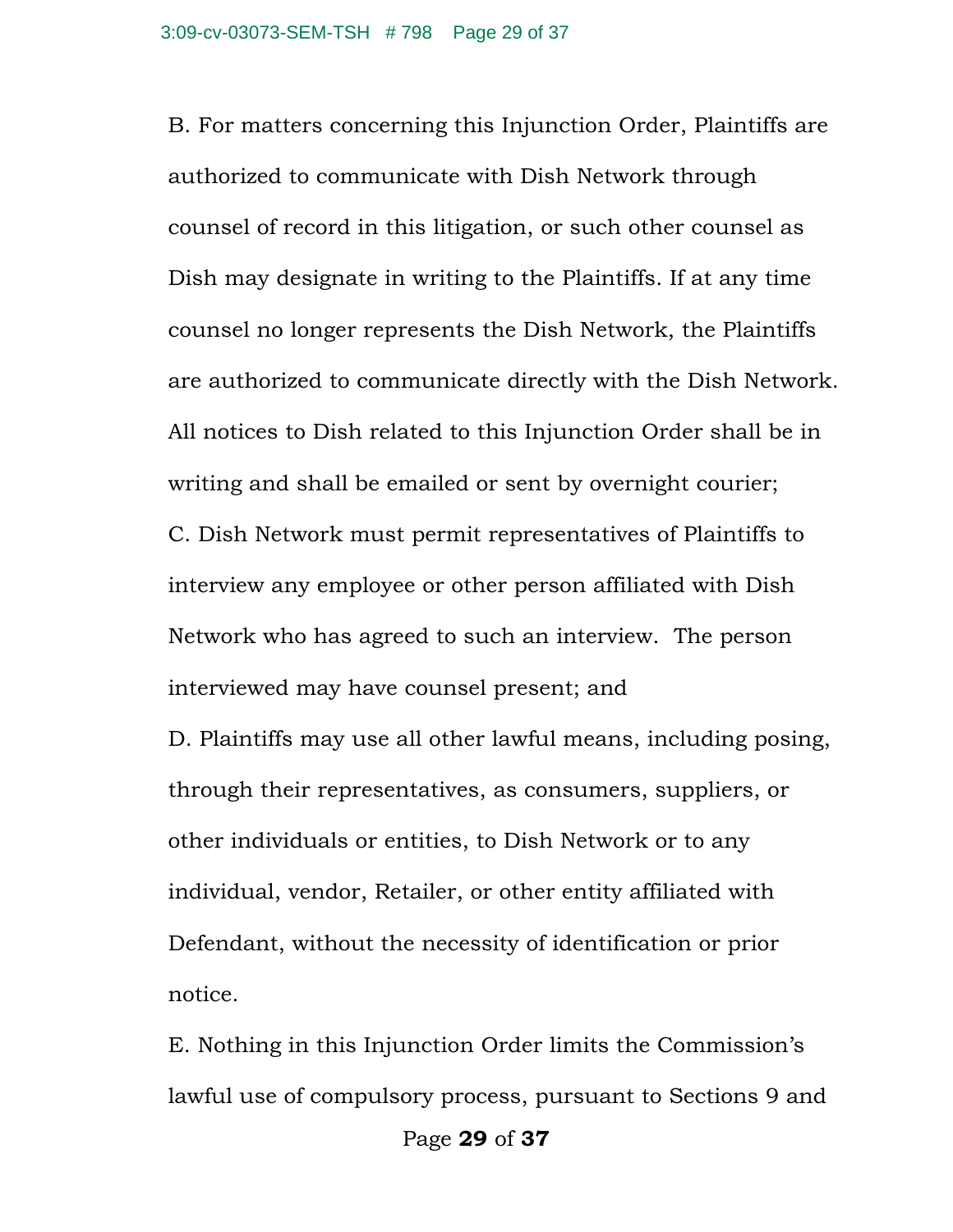20 of the FTC Act, 15 U.S.C. §§ 49, 57b-1. Nor shall anything in this Injunction Order limit any of the Plaintiff States' lawful use of compulsory process granted to any such Plaintiff pursuant to the State laws of that Plaintiff.

#### **IX. COMPLIANCE REPORTING**

**IT IS FURTHER ORDERED** that Dish Network make timely submissions to Plaintiffs:

A. One hundred eighty (180) days after the Effective Date, Dish Network must submit a compliance report, sworn to under penalty of perjury. This report must:

(a) identify the primary physical, postal, and email address and telephone number, as designated points of contact, which Plaintiffs' representatives may use to communicate with Defendant; (b) identify all of Dish Network's businesses by all of their names, telephone numbers, and physical, postal, email, and Internet addresses; (c) describe the activities of each business, including the goods and services offered, the means of advertising, marketing, and sales; (d) describe in detail whether and how Dish Network is in compliance with

Page **30** of **37**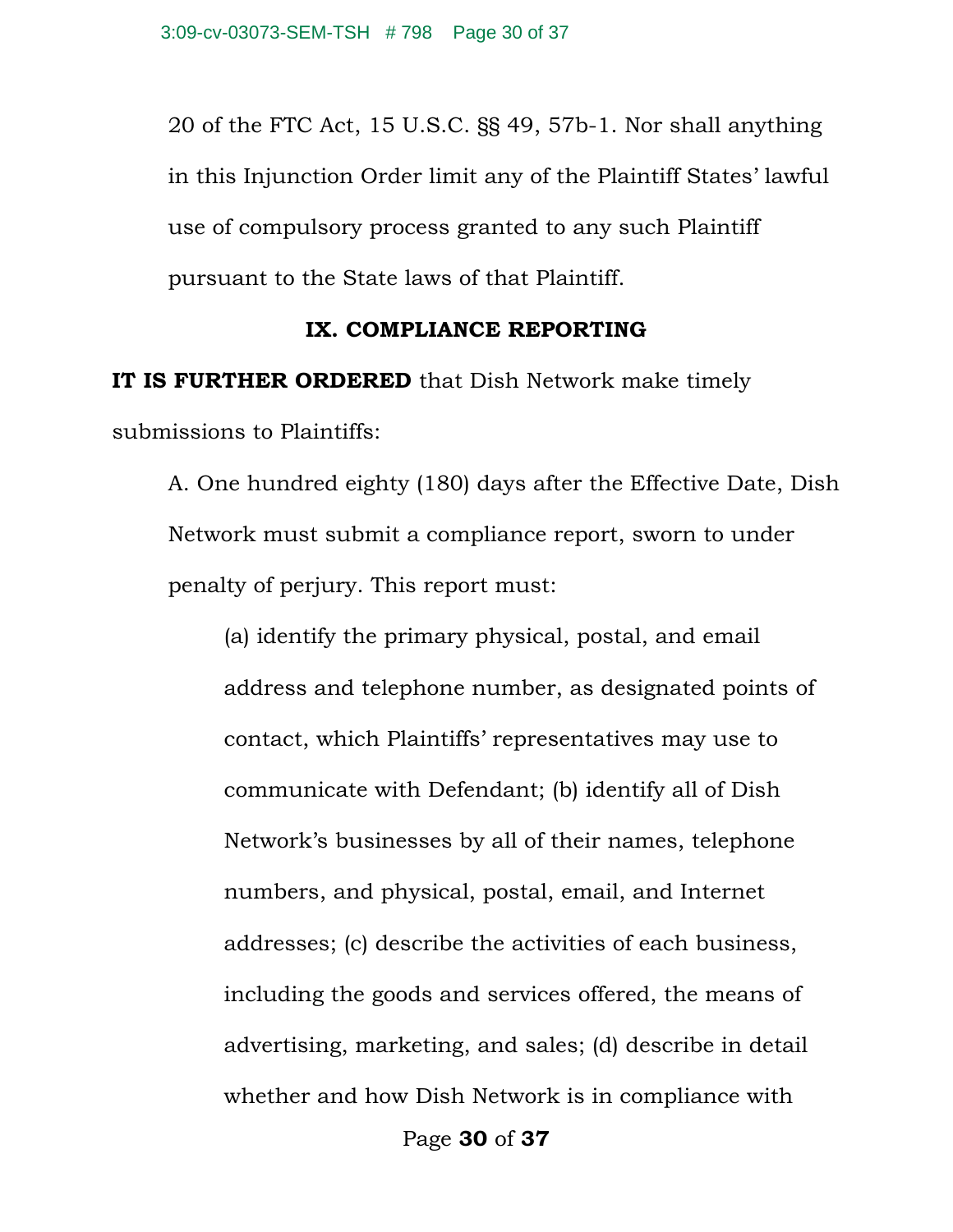each Section of this Injunction Order; and (e) provide a copy of each Injunction Order Acknowledgment obtained pursuant to this Injunction Order, unless previously submitted to the Plaintiffs.

B. For 20 years after the Effective Date, Dish Network must submit a compliance notice, sworn under penalty of perjury, within 14 days of any change in (a) any designated point of contact; or (b) the structure of Dish Network or any entity that Dish Network has any ownership interest in or controls directly or indirectly that may affect compliance obligations arising under this Injunction Order, including: creation, merger, sale, or dissolution of the entity or any subsidiary, parent, or affiliate that engages in any acts or practices subject to this Injunction Order;

C. Dish Network must submit to Plaintiffs notice of the filing of any bankruptcy petition, insolvency proceeding, or any similar proceeding by or against Dish Network within 14 days of its filing.

D. Any submission to the Plaintiffs required by this Injunction Order to be sworn under penalty of perjury must be true and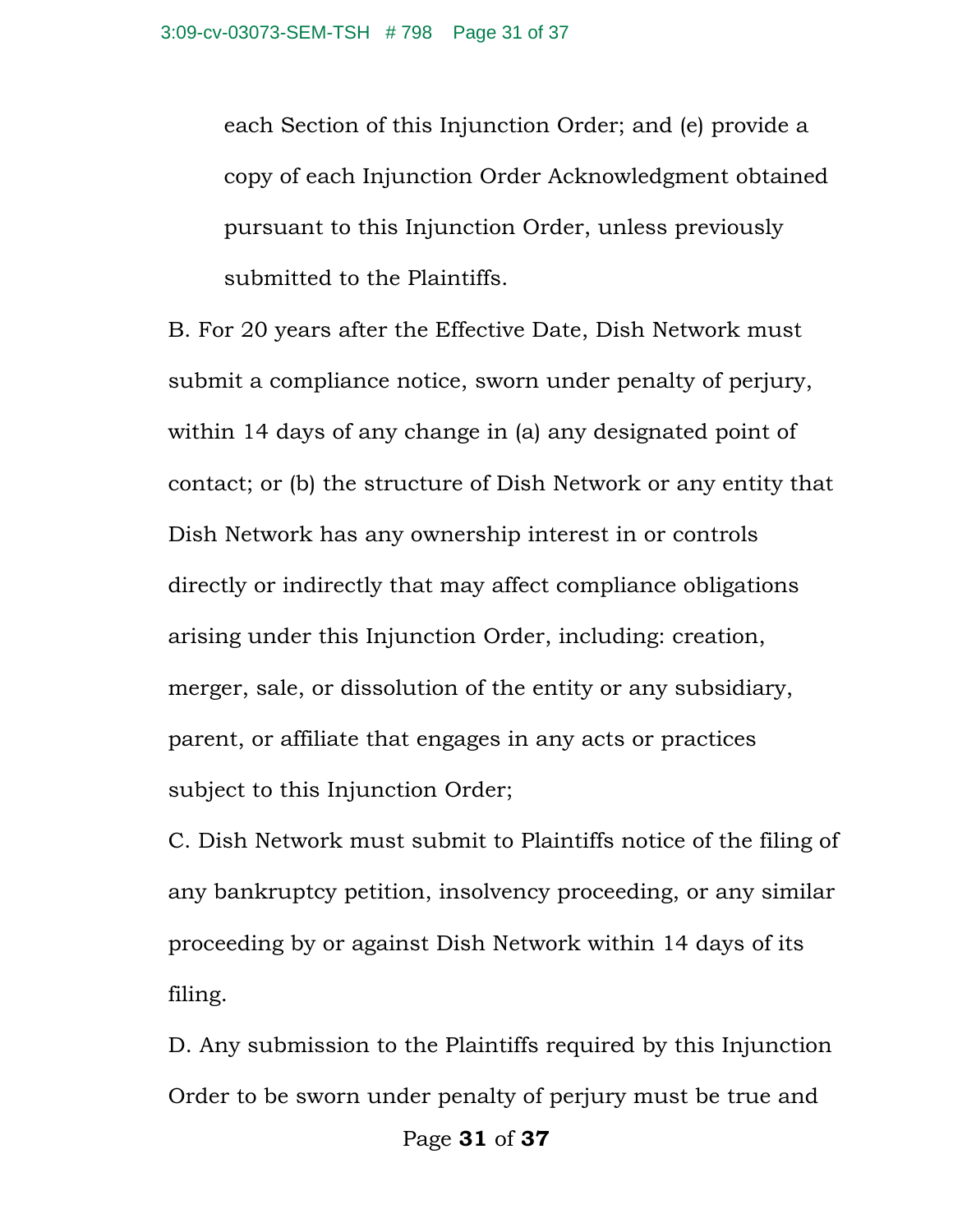accurate and comply with 28 U.S.C. § 1746, such as by concluding: "I declare under penalty of perjury under the laws of the United States of America that the foregoing is true and correct. Executed on:\_\_\_\_\_" and supplying the date, signatory's full name, title (if applicable), and signature. E. Unless otherwise directed by a Commission representative in writing, all submissions to the Commission pursuant to this

Injunction Order must be emailed to DEbrief@ftc.gov or sent

by overnight courier to:

Associate Director for Enforcement Federal Trade Commission 600 Pennsylvania Avenue, NW Washington, DC 20580 The subject line must begin: US v. Dish Network X090039

F. For the purposes of this Injunction Order, unless otherwise directed by the Plaintiff States' authorized representatives, Dish Network shall send all submissions to the Plaintiff States by email or overnight courier to the following addresses: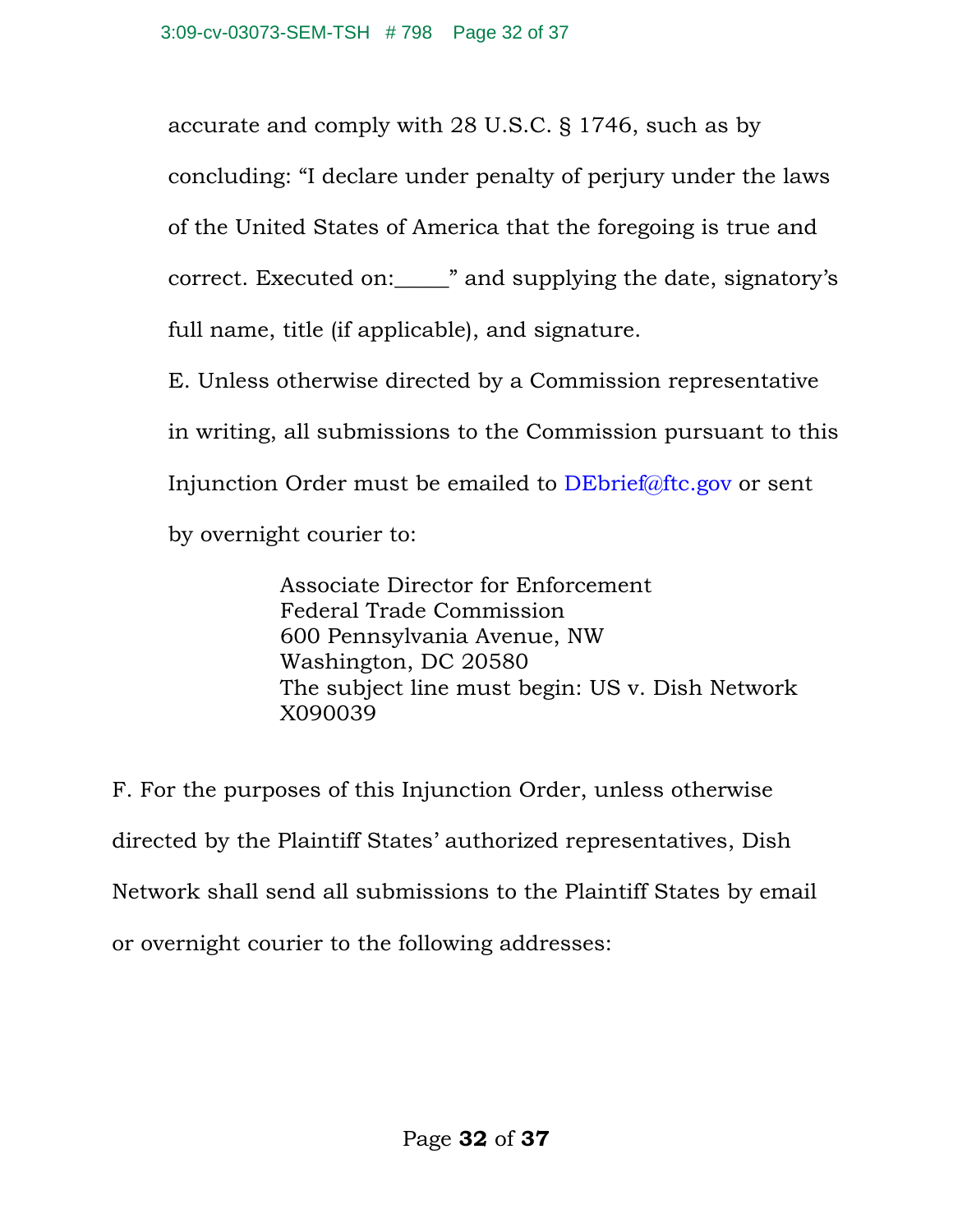Jinsook Ohta Deputy Attorney General Consumer Law Section Office of the Attorney General 110 W. "A" Street, Suite 1100 San Diego, California 92101-3702 Telephone: 619-645-3182 Fax: 619-645-2062 jinsook.ohta@doj.ca.gov

Elizabeth Blackston Paul Isaac Philip Heimlich Assistant Attorneys General Office of the Attorney General 500 S. Second St. Springfield, IL 62706 217-782-4436 217-782-1097 (facsimile) eblackston@atg.state.il.us pisaac@atg.state.il.us pheimlich@atg.state.il.us

Teresa Townsend Assistant Attorney General Consumer Protection Division N.C. Department of Justice 114 W. Edenton St. Raleigh, NC 27603 Telephone: 919-716-6000 Fax: 919-716-6050 ttownsend@ncdoj.gov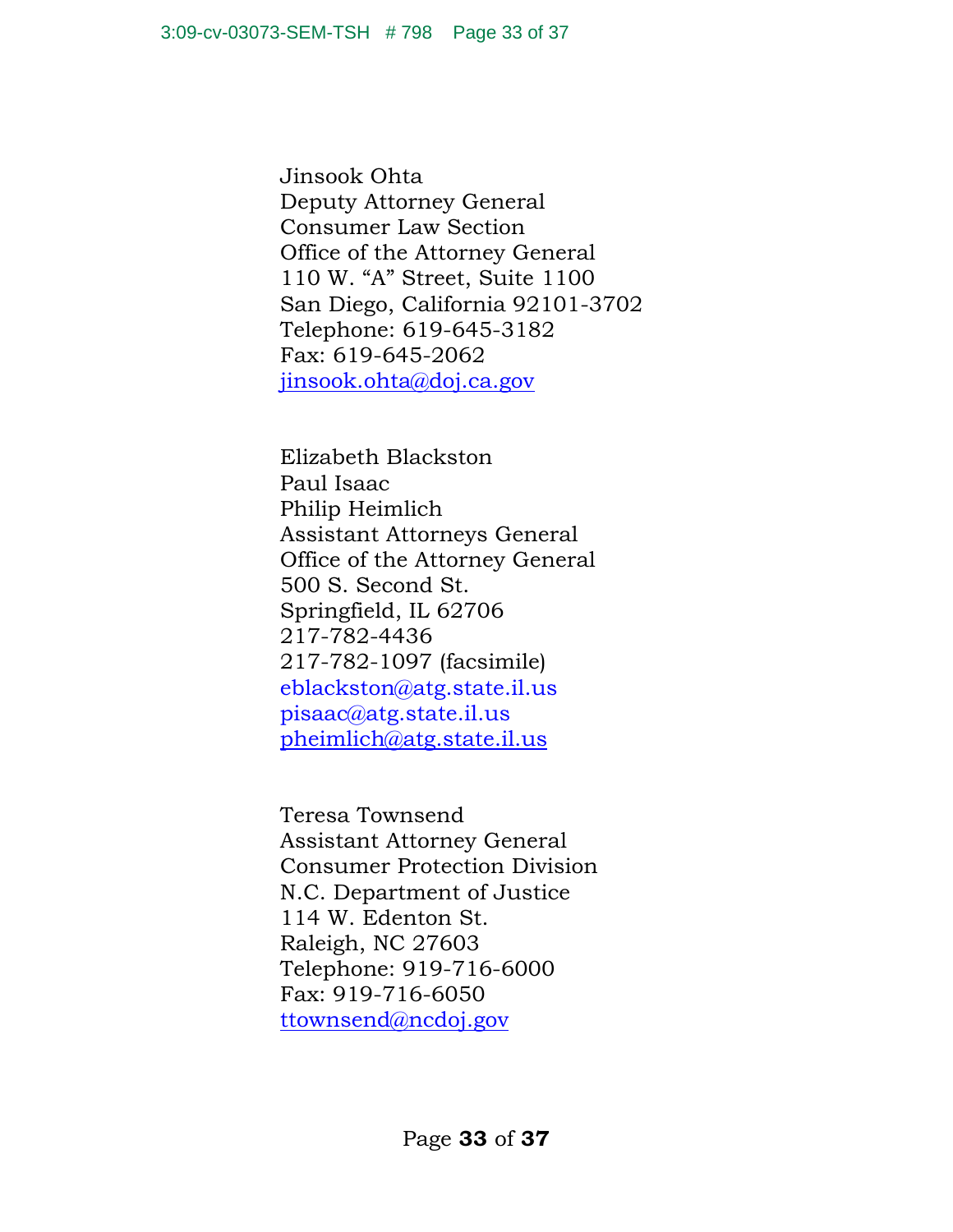Erin B. Leahy Assistant Attorney General Consumer Protection Section Ohio Attorney General's Office 30 East Broad St., 14th Floor Columbus, Ohio 43215 Direct telephone: (614) 752-4730 Toll Free: (800) 282-0515 Fax: (866) 768-2448 erin.leahy@ohioattorneygeneral.gov

#### **X. RECORD KEEPING PROVISIONS**

**IT IS FURTHER ORDERED** that Dish Network must create records for 20 years after Effective Date, and retain each such record for 5 years. Specifically, Dish Network, in connection with telemarketing must create and retain the following records:

A. Accounting records showing the revenues from all goods or services sold, all costs incurred in generating those revenues, and the resulting net profit or loss;

B. Personnel records showing, for each person providing services, whether as an employee or otherwise, that person's: name, addresses, and telephone numbers; job title or position; dates of service; and, if applicable, the reason for termination; C. Complaints and refund requests, whether received directly or indirectly, such as through a third party, and any response;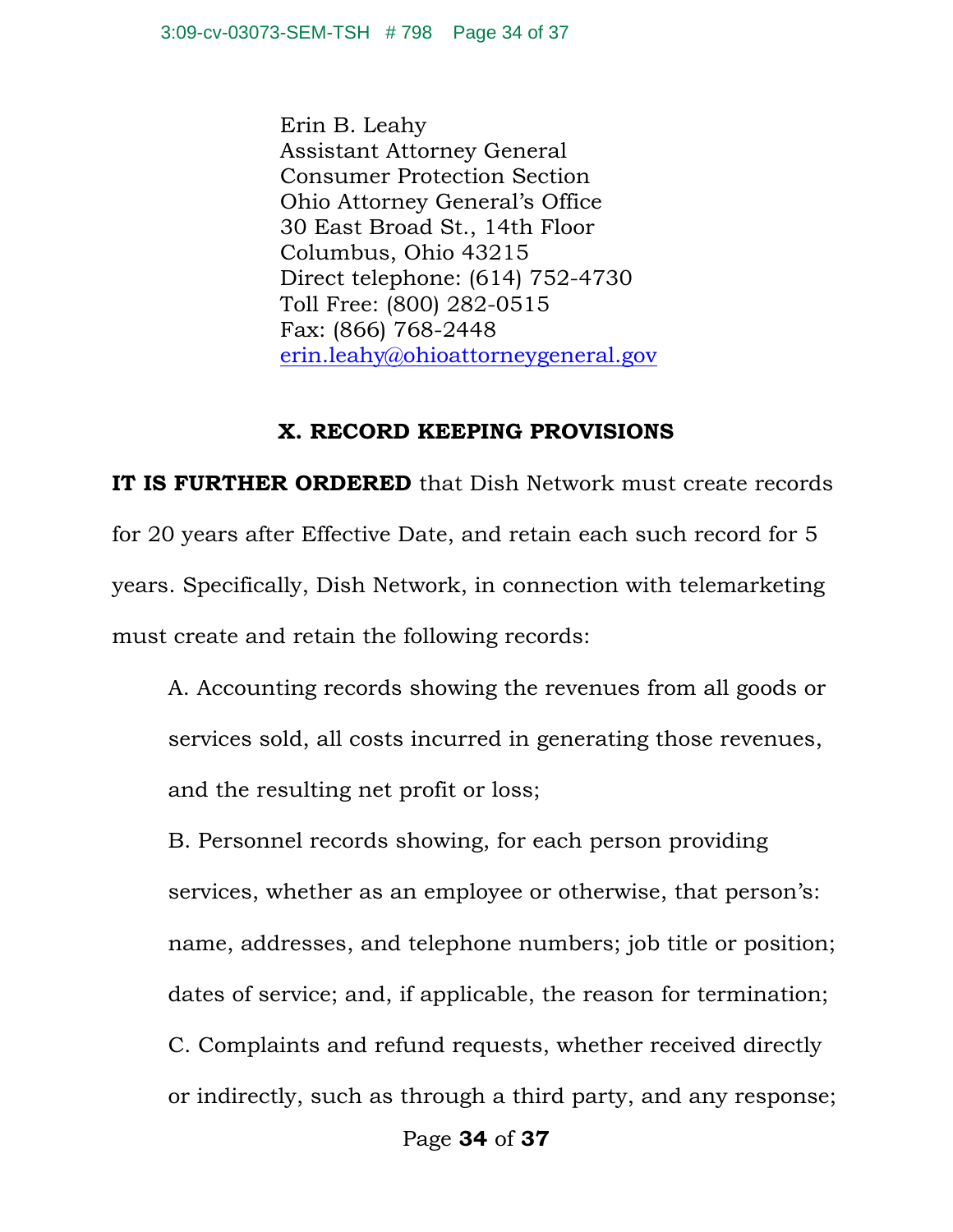D. All records necessary to demonstrate the full compliance with each provision of this Injunction Order, including all submissions to the Commission;

E. Telemarketing call records;

F. Records necessary to show the existence of EBRs with specific consumers, including inquiries and consents to be contacted; and

G. Requests from persons who have previously stated that he or she does not wish to receive an outbound telemarketing call made to promote Dish Network goods or services or made by or on behalf of Dish Network.

# **XI. DISTRIBUTION AND ACKNOWLEDGEMENT OF INJUNCTION ORDER**

## **IT IS FURTHER ORDERED** that Dish Network obtain

acknowledgments of receipt of this Injunction Order:

A. Dish Network, within seven (7) days of the issuance of this Injunction Order, must submit to Plaintiffs an acknowledgment of receipt of this Injunction Order sworn under penalty of perjury.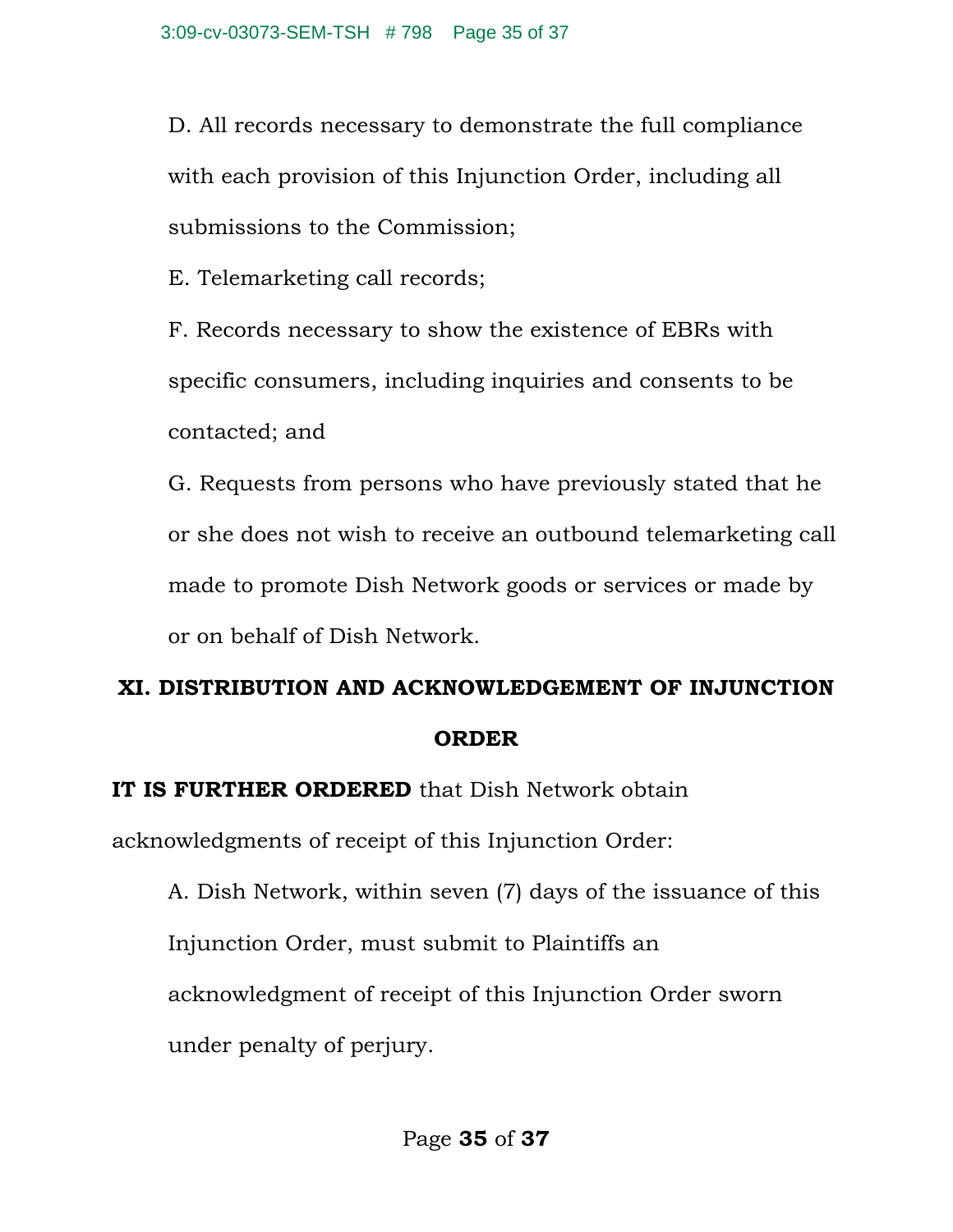B. For five (5) years after the Effective Date, Dish Network must deliver a copy of this Order to: (1) all principals, officers, directors, and LLC managers and members; (2) all employees, agents, and representatives who participate in telemarketing; and (3) any business entity resulting from any change in structure as set forth in the Section titled Compliance Reporting. Delivery must occur within 7 days of the Effective Date for current personnel. For all others, delivery must occur before they assume their responsibilities.

C. From each individual or entity to which Dish Network delivered a copy of this Injunction Order, Dish Network must obtain, within 30 days, a signed and dated acknowledgment of receipt of this Injunction Order.